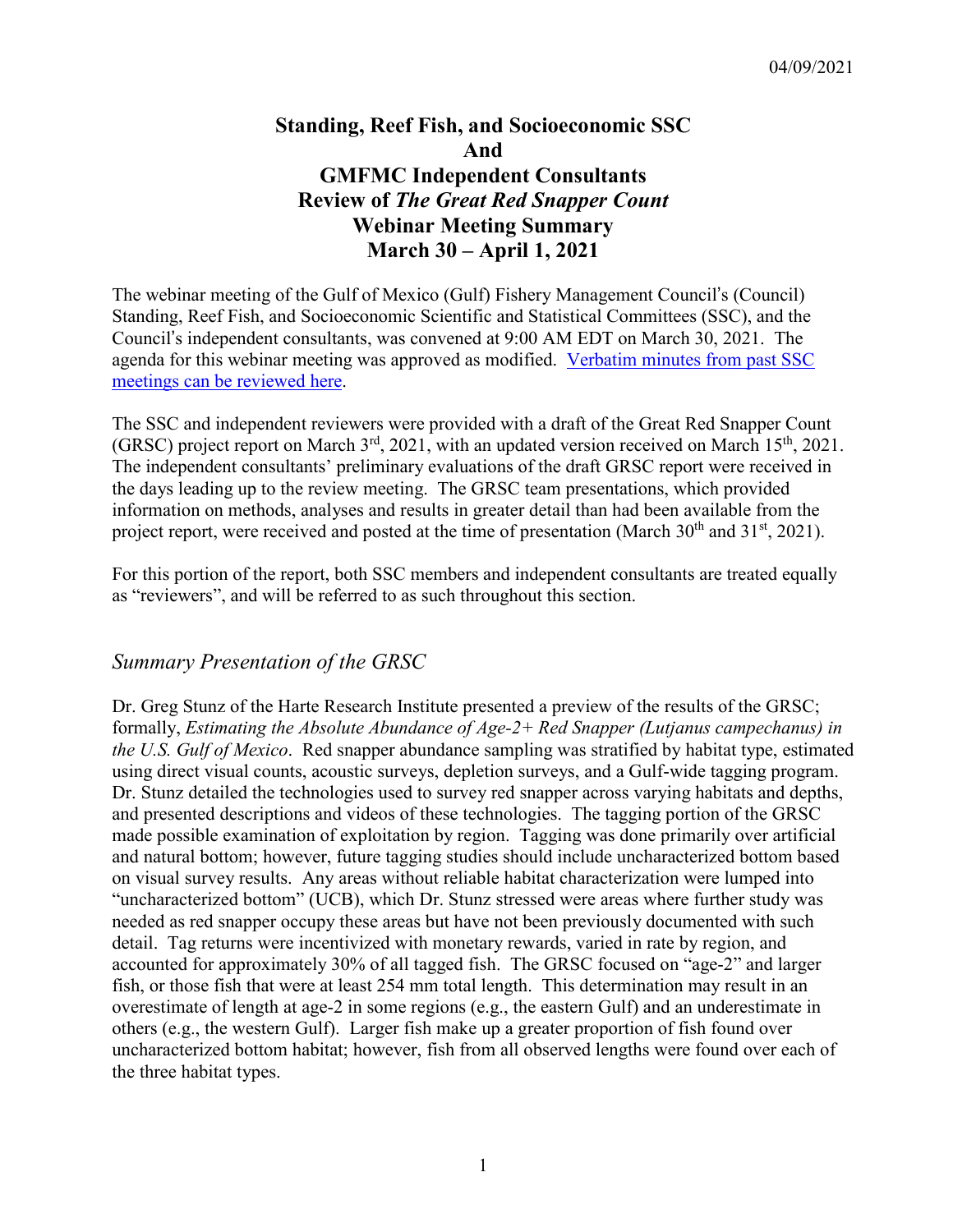Abundance estimates from the four regions were reported as follows (approximately): Texas, 23,000,000 fish; Louisiana, 29,000,000 fish; Mississippi and Alabama, 10,000,000; and Florida, 48,000,000 fish. Of the 110,000,000 fish estimated to be present (11% coefficient of variance; CV, as reported), approximately 52% are thought to occur in the eastern Gulf, and 48% in the western Gulf, which is a deviation from what was reported in the latest stock assessment (SEDAR 52).

## *Presentations*

### Gulf-wide Uncharacterized Bottom and Pipelines

Dr. Steve Murawski presented an overview of the use of the Camera-Based Assessment Survey System (C-BASS), to estimate red snapper abundance over pipelines and UCB. Prior to use in the GRSC, C-BASS was applied in several studies comparing imaging and acoustic technologies as well as a project to map West Florida Shelf benthic habitats and assess usage by reef fish and turtles. C-BASS was utilized to specifically count red snapper over pipelines, on mud/sand bottom, and on natural hard bottom areas. Despite the utility of towed cameras to map benthic habitats and count fish, challenges remain, such as: attraction/avoidance of fish to the camera system; decreased visibility (primarily in the western Gulf) making it more difficult to identify species composition; calibrating the camera view to estimate density; inference of habitat type while attempting to account for fish that aggregate above and below the camera; and, how to scale the collected information to a population level. Dr. Murawski described in detail the C-BASS design features. C-BASS has six video cameras, DIDSON sonar, an array of environmental sensors, and high-capacity hard drives for video storage. A video relay to the surface provides low resolution images from the cameras in real-time. To determine the position of C-BASS relative to the ship, payback (distance between the towed vehicle and a designated point on the ship) was calculated, then used along with the time delay to sync the multibeam sonar and video images. An experiment was also employed to gather images of C-BASS and the surrounding fish communities by anchoring high resolution video cameras along a pipeline.

Red snapper was fairly easy to discern, but greater uncertainty exists in the numbers of other species, especially in water with lower visibility (predominantly in the western Gulf). Visibility was classified on a spectrum from zero to optimal; fish counts were attempted in videos with marginal visibility or better. Fish were classified into categories based on their behavior to quantify their reaction to C-BASS. Fish were classified as showing a strong or weak positive attraction, a strong or weak negative avoidance, or neutral behavior if stationary or simply in transit. In general, snapper species showed a weak avoidance behavior, amberjacks a strong positive attraction, and lionfish were neutral. Dr. Murawski stated the equation to estimate area swept is delineated in the GRSC report with assumptions of 100% animal detectability and no degradation of view from turbidity made for transect width. A combination of commercial fishing vessel monitoring system (VMS) and commercial logbook datasets, and data from a previous longline study, were used to generate site-specific catch-per-unit-effort (CPUE) in target areas of pipelines and UCB, which were stratified into two depth strata:  $30 - 100$  m, and  $100 - 200$  m. Pipelines were also separated into "hard" and "mud" bottom transects.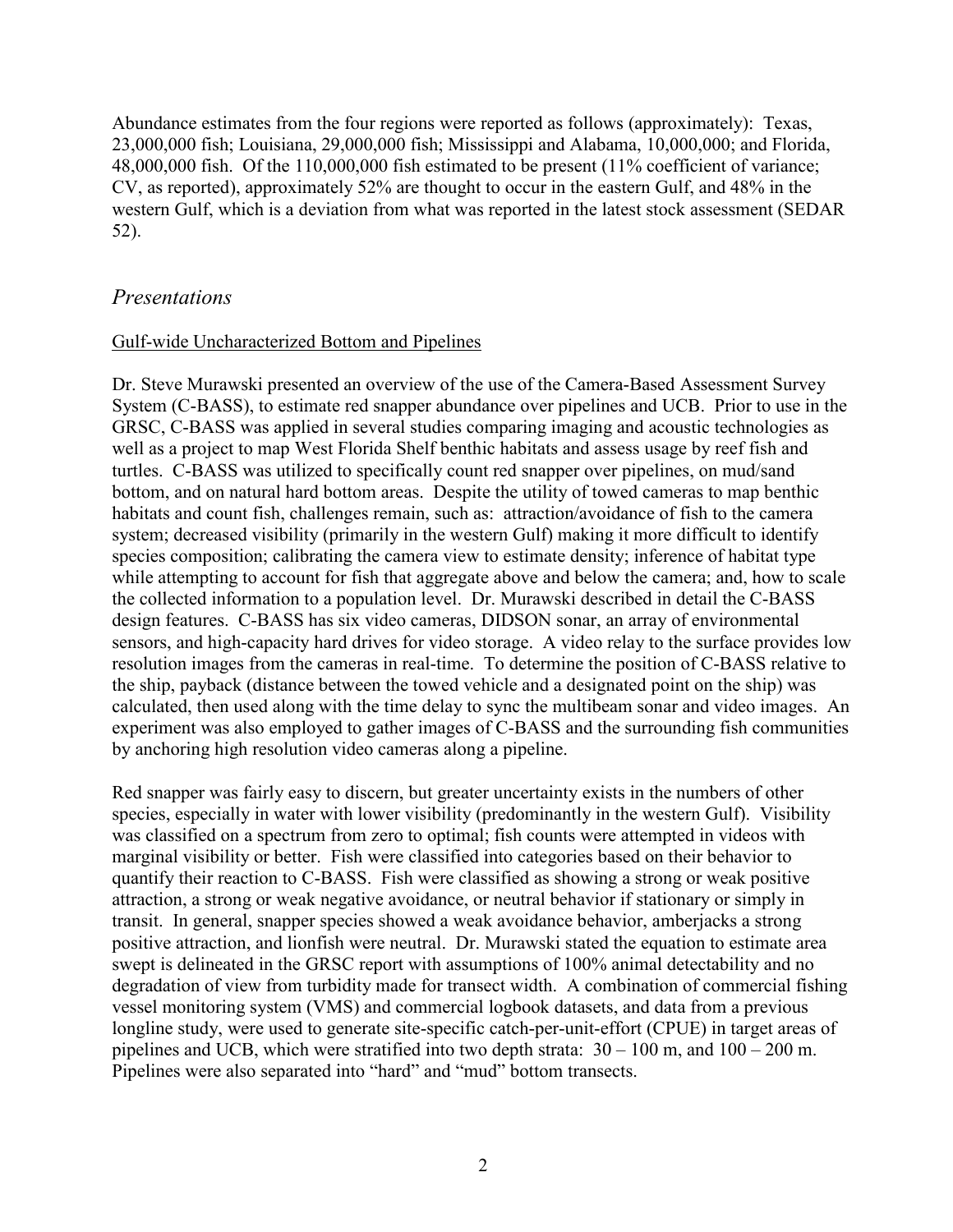Dr. Murawski stated that C-BASS tows were conducted from July 2018 through 2020. Pipeline transects were segmented to discern red snapper densities, using a combination of species composition data and video and hydroacoustics to discern fish density. Red snapper densities over pipeline habitats were an order of magnitude greater than over adjacent mud habitats. Pipeline transects were analyzed in 15-second segments, with over 16,000 segments recorded in total. All segments have been reviewed for species composition and density; however, these data are not available for all segments. Segments were stratified by depth bin (two strata) and pipeline diameter (three strata). Estimates of red snapper abundance over pipelines showed higher densities off Texas compared to other regions. The reviewers asked about the sampling fraction of the UCB against the total area for which an expansion factor will be applied for estimating absolute abundance. Dr. Murawski acknowledged the small fraction of area visible to the C-BASS array, against the larger total area of UCB throughout the Gulf. The C-BASS data were compared and combined with data collected by other means over UCB to extrapolate to the total estimate. The reviewers discussed the abundances observed by the C-BASS array over the pipelines (10,099) and those over the UCB (255), the linear distances of transects completed over those habitats, and the extrapolation of those data. Dr. Murawski discussed the differences between these habitats surveyed, and the average number of fish observed per linear kilometer, noting that these data were combined with other data collected. Reviewers also asked that the serial autocorrelation plots mentioned in the presentation should be included in the revised final version of the GRSC report.

Reviewers thought that assuming 100% detection of the gear was likely an overestimate, and would affect both the point estimates and the variance estimates. Segments with low visibility likely have greater uncertainty associated with species composition data, and likely underestimate abundance using video detection methods. Each data collection bin was scored based on turbidity; however, these data were not available for presentation. Low visibility sites, predominantly from the western Gulf, were included if fish could be recognized; else, zero visibility sites were excluded. This treatment of sites with low visibility was acknowledged as a likely source of underestimation of abundance. Likewise, hydroacoustic dead zones directly adjacent to the bottom, and against the pipelines, likely resulted in an underestimate of abundance due to those fish therein going undetected by the hydroacoustic survey. Differences in the estimated length composition of red snapper over pipelines versus over UCB were difficult to discern, since length composition collection is affected by visibility. Dr. Murawski added that fish over UCB may in fact be larger, and that examining more life history information on the relationship between animal length and spatial distribution may help better explain differences. Further, field of vision over pipelines, especially in the western Gulf, was limited on either side of the pipelines, resulting in long, thin transects. These thinner transects may have resulted in an underestimate of abundance over these pipelines, depending on assumptions about the effective area of the pipeline habitats. Aspects of the pipeline that could influence abundance included whether the pipeline was buried in sediments, or was covered with protective mats (which could add additional hardbottom habitat to the pipeline).

#### General Acoustics Methods across Regions

Dr. Kevin Boswell reviewed the manner in which hydroacoustic surveys were employed across the Gulf regions sampled by the GRSC. These hydroacoustic monitoring methods were largely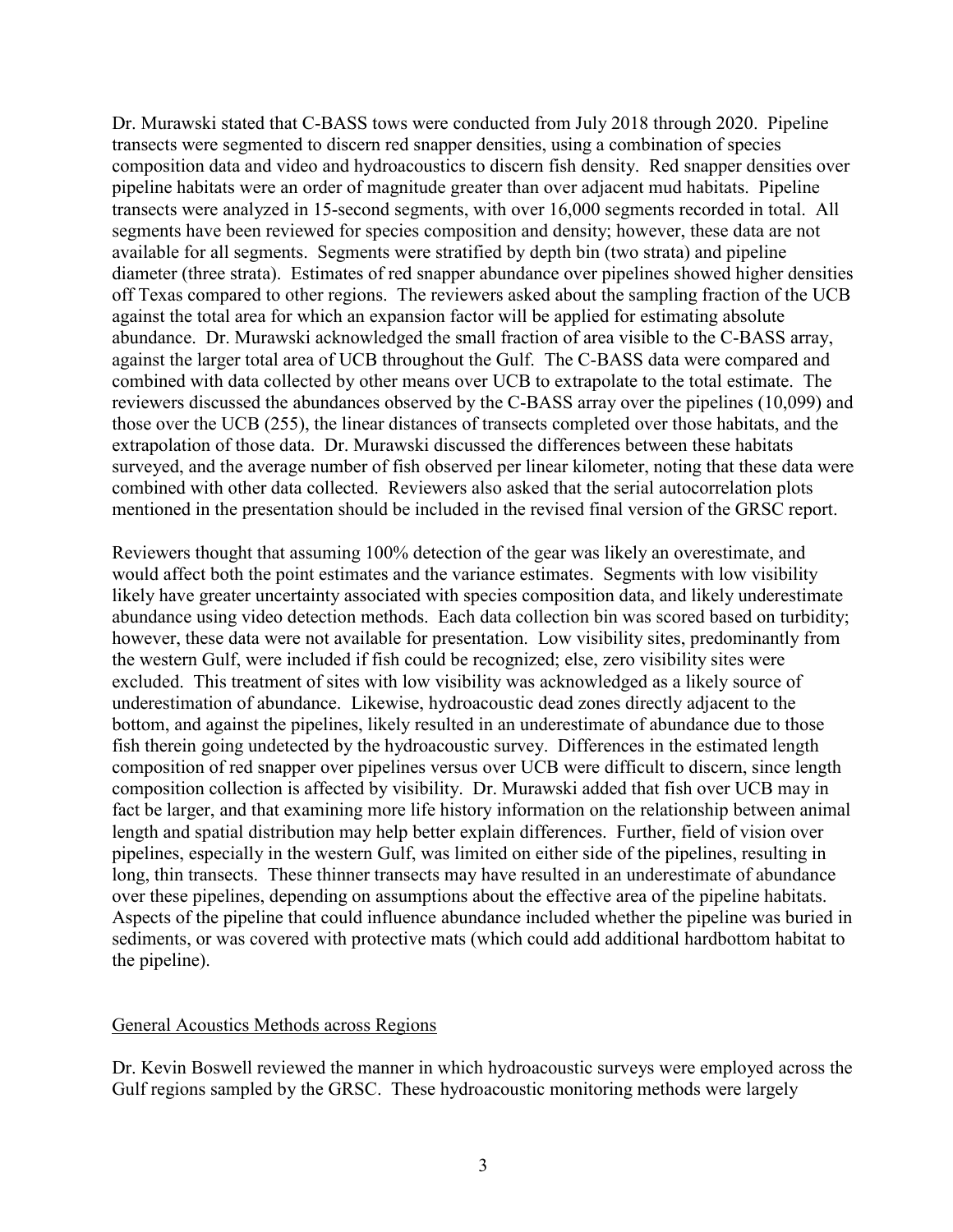employed in strata where visibility was limited by turbidity (water clarity). Acoustic sampling requires validation through other means, such as visual surveys, due to the behavior of sound near hardbottom and artificial reef habitats. As such, video data from remotely operated vehicles (ROVs) was used to validate counts of red snapper by habitat type.

Post-processing of acoustic data accounted for bottom topography, noise removal, filtering bad data, and target identification. The raw data were filtered, followed by target identification to detect fish. Those data were then segmented to focus on the schools of fish, followed by extraction of the data to identify the target strength and the density of targets by cell. Target strength was able to be correlated to fish length based on the point target backscatter, and the volume of backscatter related to the density of fish observed in a cell.

Some inherent challenges to the acoustic methods include dead zone limitations, with densities near the seabed likely underestimated by hydroacoustic surveys. Species allocation was dependent on accompanying video surveys with the ROVs to inform species composition. Lastly, there were differences between the sampling domains relative to habitat type across regions.

The reviewers asked about the ability to remove flocculants and other suspended materials from the water column, which Dr. Boswell said was a capability of the software used to analyze the hydroacoustic data. The reviewers also asked about the application of the same detection algorithm across regions, and the comparison of the ROV validation data to the hydroacoustic data for the west Florida shelf. Dr. Boswell noted that the hydroacoustic data has now been constrained to the area surveyed with video using the ROVs, which resulted in a reduction of the number of fish estimated from hydroacoustic surveys from 9 times to 4 times that observed in video surveys.

## Regional Sampling Framework

## *Overall Design Framework*

Dr. Robert Ahrens provided an overview for the methodology used to construct a stratified random sampling design and sample size requirements for assessing UCB and artificial reef habitats. Sampling locations were determined by constructing a random forest (RF) model which related a suite of habitat characteristics with red snapper observations obtained from both fisheryindependent and -dependent sources. Additionally, locational CPUE data of red snapper was derived from commercial handline vessel monitoring systems (VMS) data collection programs. These data were formatted into a binomial presence/absence response variable and related to a number of habitat characteristic data (i.e., bathymetry, distance to hardbottom, mean bottom temperature). Habitat data were obtained from the United States Geological Survey. Sampling strata were defined based on region, depth, and the probability of red snapper presence based on the results of the RF model. The basic sampling unit represented an approximately 90m by 90m grid. To estimate strata-specific density and variability in the UCB, area under the curve analysis informed further characterization into low  $(0.53)$ , medium  $(0.53 \text{ to } 0.86)$ , and high  $(0.86)$ quality. Low, medium, and high-quality habitats were assumed to have mean-densities at the 5%, 50%, and 95% quantiles, respectively. A minimum of ten samples were allocated to each strata. For the artificial reef habitat, the sampling frame was taken from available public location records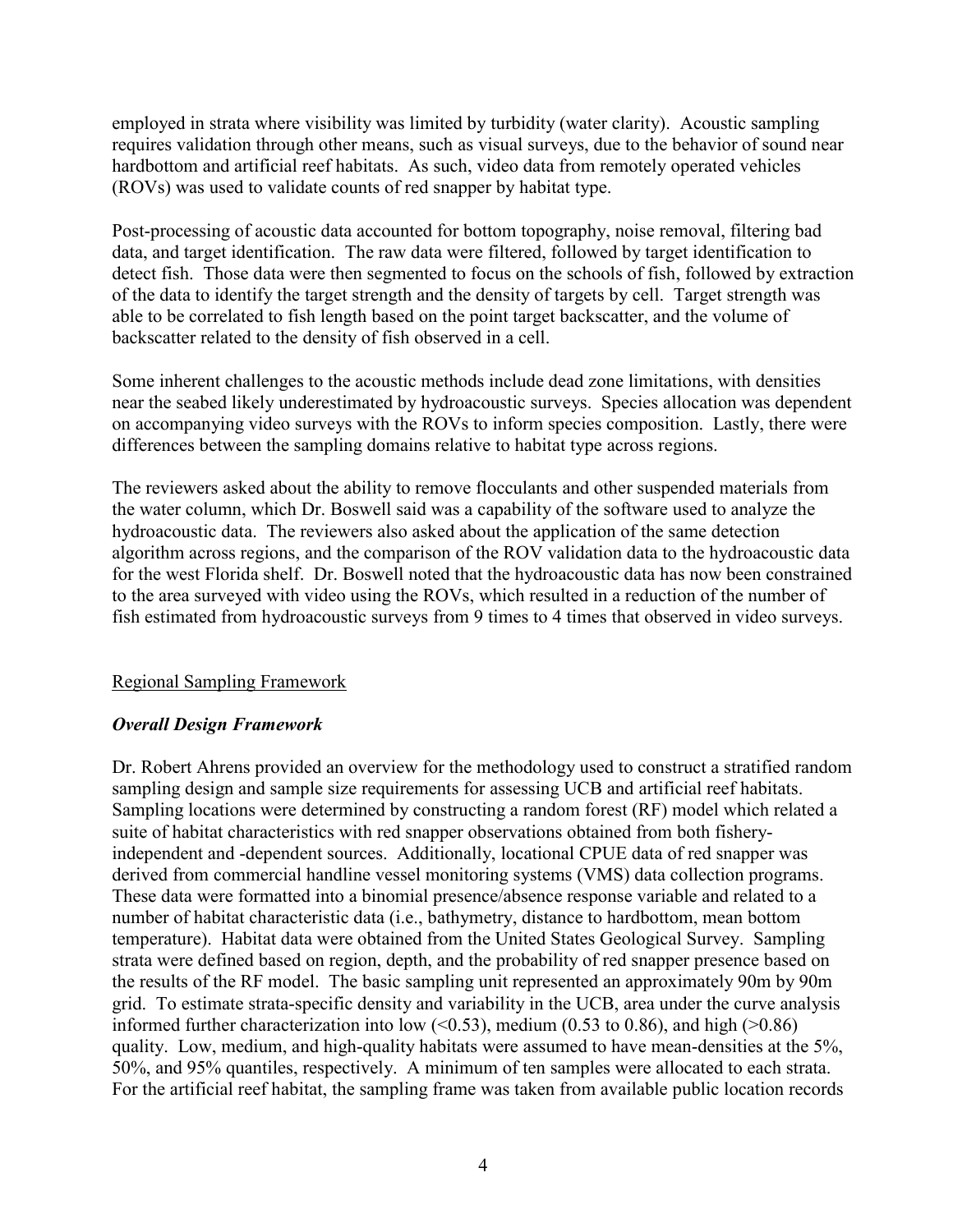and each unit was characterized into five levels based on weight of material or physical description. Results from previous scientific surveys were used to estimate density per structure and the variability, with the assumption that 10% of the population resides on artificial structures. Similar to the uncharacterized bottom sampling, a minimum of ten samples were identified in each strata if they existed in the region and depth.

Dr. Mary Christman inquired whether the previous generalized additive model (GAM) approach to construct a sampling design was compared to the RF model. Dr. Ahrens responded that the GAM results were quite different and likely influenced by strong biases in predicted areas in the southernmost portions of the Gulf. He stated that the RF gave results that were more reflective of observations from fishery-independent and -dependent data streams. Dr. Christman asked if the transformed presence/absence response was related to density, and if presence was related to the probability of a fish being detected. Dr. Ahrens stated that areas of greater density of red snapper would likely be attracted to gear such as hook-and-line, which would increase the probability of detection by sampling gear; however, he acknowledged differences in the detection methods of the gears employed in the study. Dr. Christman stated that if that was the case, then the sampling regime was not random, since the different gears represented non-random effects. She then asked what mechanism constrained sampling in Texas and Florida for the UCB, since the sampling map encompassed most of the Texas coast. Dr. Ahrens clarified that 624 sites were identified for the Texas continental shelf. Dr. Christman reiterated that estimated means and variances were calculated for each sampling strata (in both UCB and artificial reef) and inquired whether the investigators thought those values aligned with expectations. Dr. Ahrens answered that the CV assigned for each strata represented the high end of the distribution, assuming a sampling of highdensity sites. In high density sites, CVs can range from 200% to 1,000%, therefore, sample sizes did not reflect the true variability of what exists in the data. Dr. Christman asked if each single artificial reef was considered a sampling unit, and Dr. Ahrens confirmed that they were.

Given the difference in sampling methods between habitat types, Dr. Kai Lorenzen asked whether researchers had made any considerations regarding the inherent differences in detection probability and variance between the approaches, and if any efforts to calibrate the methods had been conducted. Dr. Luiz Barbieri stated that study results indicated (Table 6 of the GRSC report<sup>[1](#page-4-0)</sup>) that sampling was focused on high density habitat, in some cases, more than 20 times as much. He then asked whether any type of weighting was applied to generate those results. Dr. Ahrens stated that the original design was to allocate sampling to achieve an estimated CV of 30% or less; however, as field sampling continued, it was revealed that pipelines were important habitats that were not originally included in the sampling design. The example of the pipelines being included after field sampling commenced was one example of the study design modifications necessary to accommodate differences in the initial study design and that deemed necessary through field observations.

Dr. David Eggleston inquired as to what researchers would redesign or revisit about the RF model now that the study had been completed. Dr. Ahrens indicated that the data collected from the study would be helpful to ground truth and improve the RF model, but also stated that the RF model did a fair job of determining the type of habitats that could be found in a given location. He also stated that the original sampling program still is affected by the uncertainty about the variance

<span id="page-4-0"></span><sup>&</sup>lt;sup>1</sup> [https://gulfcouncil.org/wp-content/uploads/02a.-GRSC-Report-for-GMFMC-SSC\\_filesizereduced\\_03152021.pdf](https://gulfcouncil.org/wp-content/uploads/02a.-GRSC-Report-for-GMFMC-SSC_filesizereduced_03152021.pdf)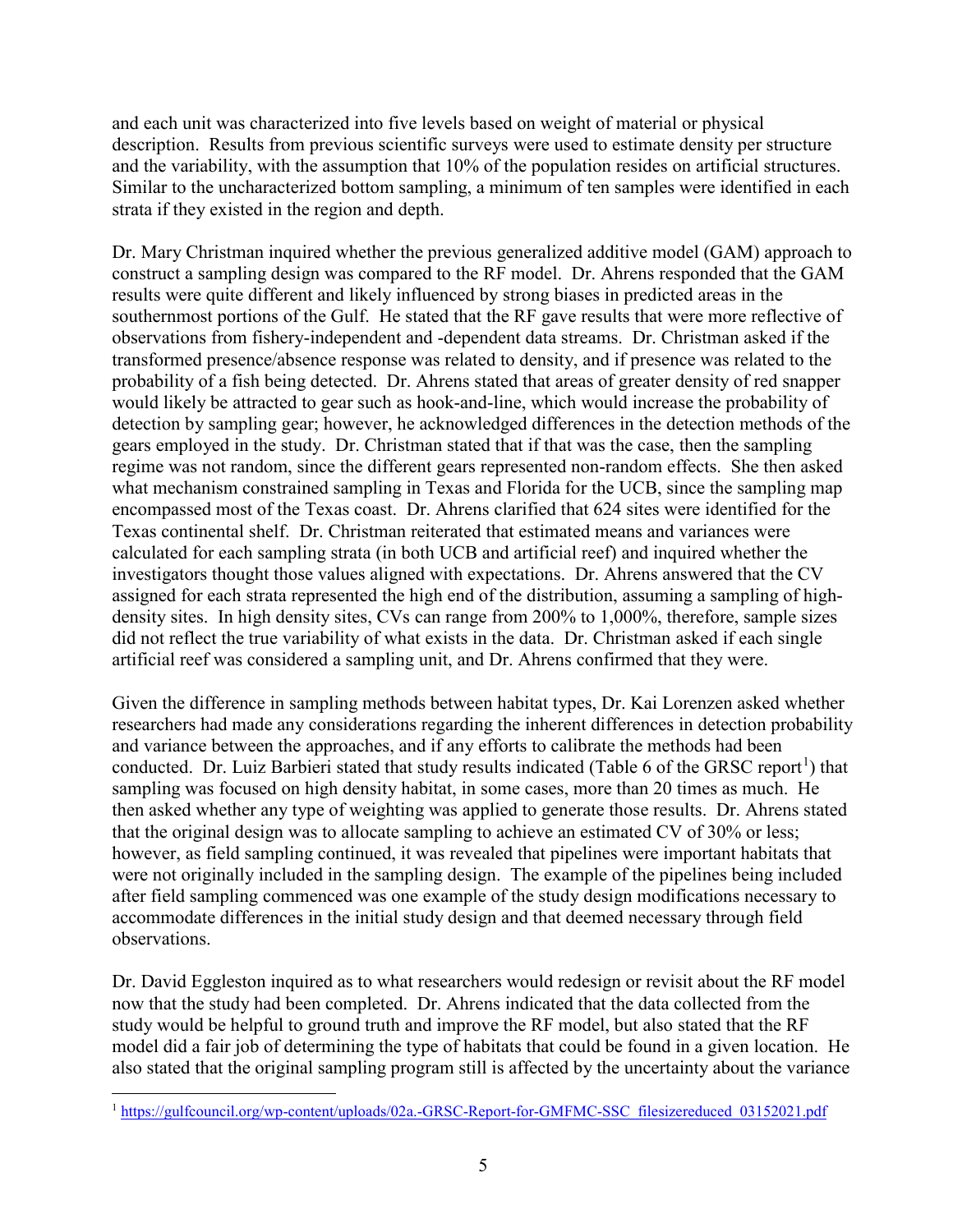for the individual samples, which might benefit from simulations to determine the number of additional samples necessary to reduce the variance of the final estimate. Additionally, he noted that the design did not randomly sample with towed gears, and it would be better to look at a systematic cluster analysis with an examination for autocorrelation. Dr. Christman asked for clarification about a validation analysis checking the Florida low, medium, and high boundaries which seemed to either indicate a regional effect of red snapper behavior, or that the RF model was not adequately capturing all the variability for that region. Dr. Ahrens responded that he thought the RF model did not perform as well in accounting for areas with much higher density.

Reviewers asked for clarification regarding the high sample size numbers related to surveying pipeline habitat. Dr. Ahrens answered that pipeline survey videos were broken into 15 second segments and that those segments were considered independent samples. For pipelines, a twostage bootstrapping approach was implemented. A pipeline was randomly selected, then a starting point along the pipeline was selected and every  $40^{th}$  15-second video segment along that transect was selected for sampling. Dr. Eggleston asked for clarification on sample weighting, as he thought it was based on the proportion of areas sampled. Dr. Ahrens indicated, for the pipeline habitat, it would be difficult to define how much space outside the pipeline would be needed to be directly comparable to UCB habitat; thus, they were kept separate. Reviewers also asked about the considerable sample sizes shown for UCB habitat. Dr. Ahrens noted that the number of UCB samples was greatest for Texas and Louisiana, and was a function of the towed sled systems (C-BASS and TARAS), and coverage by those systems over those areas. Reviewers suspected that the UCB point estimates of absolute abundance may be too high, and that sampling by the C-BASS and TARAS sleds should not have been combined *a priori* because they represent different sampling strategies. Dr. Ahrens replied that the deeper areas off Texas were sampled primarily using C-BASS, while both sled systems were used in shallower waters. All samples were then reapplied post-hoc over the original sampling strategy (*a posteriori* post-stratification), irrespective of density or habitat observations. Lastly, the reviewers noted that the sample site selection was best represented by a two-stage cluster design, and asked whether the variance could be estimated for both stages; Dr. Ahrens noted that it could only be accounted for in the second stage.

#### *Florida*

Dr. Will Patterson presented the results from the Florida-focused sampling efforts to estimate the absolute abundance of red snapper and the directionality of any biases therein. The methodologies used in this study focused heavily on the use of remotely operated technology, including ROVs, towed camera vehicles (TCV), towed aquatic sleds (TAS), and sonar. Validation studies were also conducted in Florida waters that were used elsewhere in the Gulf to compare and combine the data collected by these various gears.

#### *Behavioral Experiment*

Artificial reefs were selected in an area of the Florida Panhandle known to the investigators for testing the behavior of fish, specifically red snapper, to the different mobile sampling gears to be used in estimating abundance. Each site was assessed with various gears: SCUBA diver (diver), ROV, TCV, and TAS. Fish behavior data were collected for one hour pre- and post-deployment.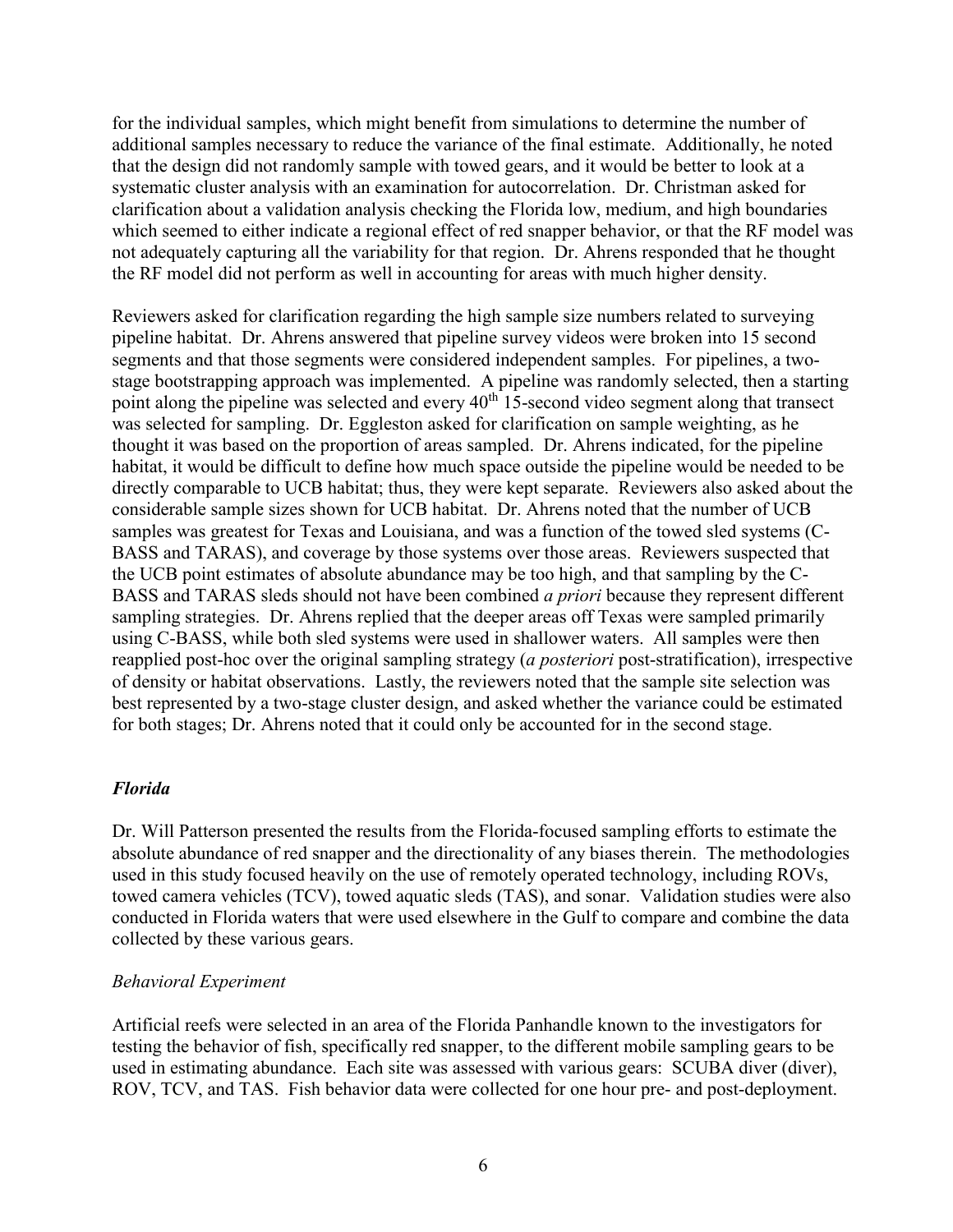The study assumed 100% detectability of red snapper, and that red snapper inhabiting these sites were all age 2+, given the depths and habitat in which the fish were observed.

Fish were tagged with acoustic transmitters and given 24 hours to acclimate to the tag. When comparing fish behavior in response to the presence of mobile sampling gears, data suggest a significantly higher amount of fish movement in the water column associated with diver presence. Less fish movement was associated with ROV, TCV, and TAS gears, with TAS being associated with the least amount of movement. This could be a result of the camera being higher in the water column, thus possibly influencing fish behavior where individuals would swim off the bottom habitat to explore this gear. The mean acclimation period following the deployment of the sampling gear was similar among all four gear types.

A reviewer asked about the difference in the number of acoustic "pings" among the various sampling techniques, pointing out how those attributed to TAS were much fewer than other gears. Dr. Patterson explained that this could be due to the distance between the habitat and the placement of the device within the water column. In the case of the camera systems, it could be a result of the camera resolution and the distance between the fish and the device.

A reviewer asked about the transformation for the generalized linear mixed model, and recommended a different way to represent data variability instead of symmetric standard error bars, especially when the data are not normally distributed. She also asked about how the age of the fish might influence behavior. Dr. Patterson responded that fish tend to have a similar response when a feeding opportunity arises (such as sediment disturbance as a result of gear deployment) and that he did not expect the age of the fish to have a significant effect in this study.

Dr. Simmons (Council Staff) asked about the higher mean counts for the diver method versus the other mobile gears. Dr. Patterson acknowledged the difference and responded that in hindsight, the other mobile gear types could have been deployed near the artificial reef on the previous day to allow for more acclimation time, instead of putting the diver in the water first. This was not possible at the time of the study, given time and funding limitations. He also reiterated that fish tended to settle down after approximately 45 minutes, and resumed similar movement to that reported during the pre-deployment period.

## *ROV and Hydroacoustics*

There were 749 sampling sites selected throughout Florida characterized as natural bottom (i.e., known and uncharacterized) and 65 artificial reef sites. Sites were selected using a stratified random design, and video sampling was conducted at each site with an ROV to estimate red snapper abundance and density. Split-beam sonar was also used to sample some of the sites. Natural hardbottom sites tended to have a higher diversity of fish compared to artificial reef sites.

The Florida study counted 148,644 individual fish, with 3,850 being identified as red snapper. When comparing hydroacoustic to ROV estimates of red snapper, the data suggest the counts from ROVs were 9 times higher than estimates from the hydroacoustic gear. This could be due to the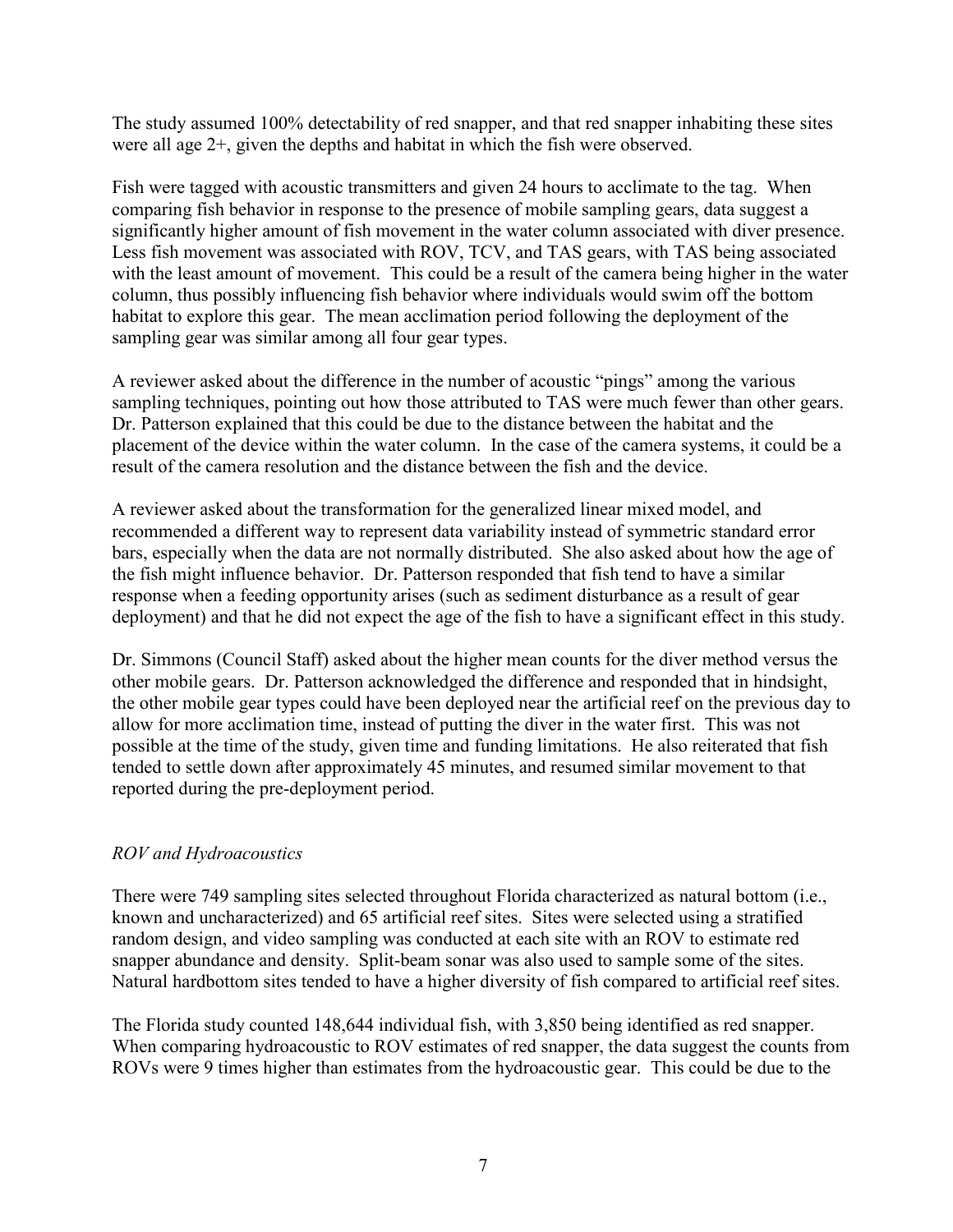spatial distribution of the habitat, especially on patchy hardbottom with large sandy areas which make it difficult to encounter fish compared to areas of continuous hardbottom.

Fish that were equal to or larger than 250 mm TL were considered to be age 2+. A total of 637 red snapper individuals were measured, with the majority of individuals measuring between 300- and 400-mm total length (TL); of note, however, was that some larger individuals measured in the range of 600 – 1000 mm TL. Dr. Patterson noted that the length composition points to a greater number of younger fish in Florida; thus, the population may not be spawning to the same degree as the larger individuals in other parts of the Gulf.

Dr. Steve Cadrin requested clarification between the SEDAR 52 (2018) and GRSC length estimates related to determining age 2+ abundance. He also asked if the comparisons between the ROV and hydroacoustic techniques can be used to estimate detectability. Dr. Patterson responded that this would not be possible given the inherent difference in sampling design and limitations, and commented on how more recent studies are combining different sampling techniques with novel modeling approaches to generate estimates of abundance. Questions were raised regarding the characterization of bottom type, which for Florida was divided into two categories: natural bottom (which includes natural reefs and uncharacterized bottom) and artificial reefs. In relation to the GRSC, this "natural bottom" classification, excluding natural hardbottom reef habitat, is considered uncharacterized bottom (UCB); although, some regions had been previously mapped, and the bottom type was known in those areas. The reviewers also requested clarification of the number of sites sampled, as it did not match was what listed on some of the tables in terms of numbers of observations.

The SSC asked about the 9-fold difference between ROV and hydroacoustic estimates, and if this difference was applied in other regions of the Gulf. Dr. Stunz responded that this was not applied to other regions. The reviewers also commented on the difficulty of integrating different sampling methods to account for estimates of absolute abundance. Although effort was taken to encompass a large area of the west Florida shelf, it still accounts for a small fraction of potential habitat and caution should be taken when interpreting the results.

## *Alabama and Mississippi*

Dr. Sean Powers reviewed the sampling approaches and data collected for Alabama and Mississippi. Habitat was broken into three strata: natural hardbottom, artificial reefs, and UCB. ROVs were used over natural and artificial habitats, with a depletion survey also conducted on artificial reefs. UCB habitat was surveyed using the C-BASS sled. The composition of materials in the Alabama Artificial Reef Zone (AARZ) was assumed to be known; data about Mississippi artificial reefs are sparser, and the total number of artificial reefs in Mississippi may be 10-times greater than the amount reported in the GRSC. Sample sites in Mississippi were randomly selected from the number of known artificial reefs but, due to the thought that there may be many more suspected, yet unpublished reefs in Mississippi and western Alabama area outside of the registered reef zone, another abundance estimate was calculated using the assumption that there were the same number of artificial reefs in Mississippi as there were in the area outside of the AARZ. Dr. Sean Powers explained that a simple random sample of available sample sites was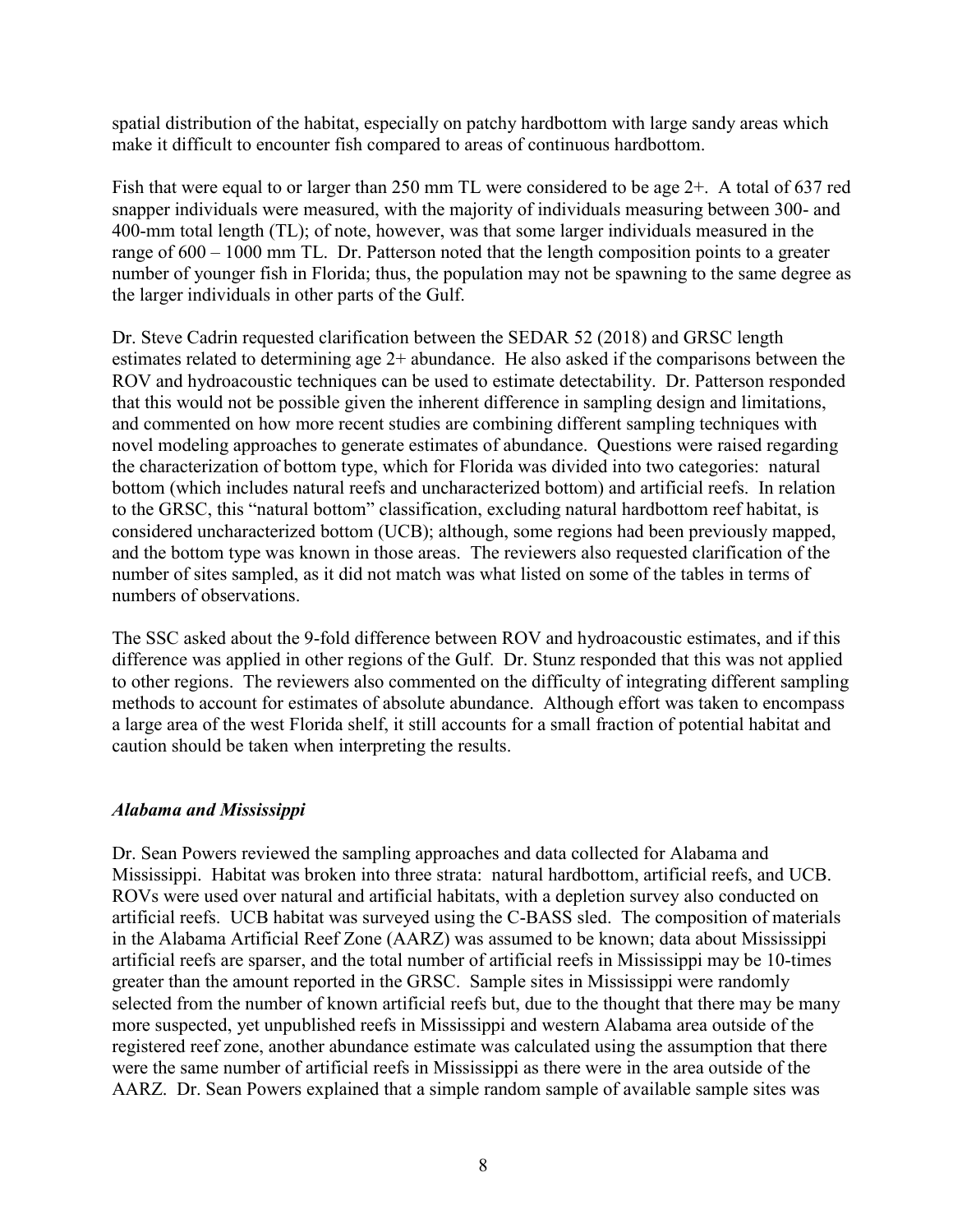taken from previously sampled grid cells, with index-removal data collected from each site. Two types of site classifications were used: calibration and production. Calibration sites were used to calibrate survey gears to one another, while production sites were used to estimate abundance with 117 sites in Alabama and 13 sites in Mississippi. Two types of site classifications were used: calibration and production. Calibration sites were used to calibrate survey gears to one another, while survey sites were used to estimate abundance with 117 sites in Alabama and 13 sites in Mississippi. For the depletion surveys, a combination of ROV and vertical longline (VLL) sampling was completed, with the VLL sampling. Production site counts were then expanded by a calibration factor to generate abundance estimates.

Reviewers asked how habitat type was assigned in the area where the AARZ and natural hardbottom areas overlap. Dr. Sean Powers replied that contact with sites verified the habitat type, but also that deeper sites in the AARZ co-occurring over natural hardbottom very rarely ever have artificial reefs. A reviewer asked about the absence of oil and gas structures in the artificial reef sites. Dr. Sean Powers noted that those structures, while available in the survey area and equally vulnerable to sampling, were not drawn by the RF model for selecting sample sites.

Reviewers asked about the disproportionate intensity of sampling of artificial and natural reefs with higher density compared to those of lower density. Drs. Sean Powers and John Hoenig noted that they lacked the resolution of habitat and fish density data *a priori*, and in hindsight, would have sampled a greater number of sites. The estimated number of artificial reefs in Alabama coastal waters was stratified into depth strata. Data for both states were augmented by surveys completed for SEAMAP in 2014 and 2015.

A reviewer noted that vertical line gear tends to select for larger fish than those observed by the ROVs. Dr. Sean Powers replied that these data were combined with those from ROV surveys, which allowed for sampling of the length composition present on the reefs; a reviewer added that using two gears on the same sampling site would result in correlation in the data.

Reviewers then discussed the density estimates as they differed between Louisiana and Alabama artificial reefs. Dr. Sean Powers pointed out that the reefs in Louisiana are much larger (oil rigs) than those typical of Alabama (chicken coops), and so the per-reef density estimates would be expected to be quite different. Though many of the materials used in the AARZ are assumed to be known, Dr. Sean Powers added that the ability to map the unknown areas therein would have been beneficial to the study and the understanding of the composition of the sampling sites.

Regarding results of the depletion study, Dr. Sean Powers stated that using the mean depletion rate better demonstrated a decline, and therefore mean abundance. The number of instances where depletion surveys actually showed an increase in harvest of the second VLL set were few (approximately 20%). In most instances, depletion works in the aggregate, as the relative abundance present before the fishery begins fishing a reef is comparatively high, followed by a reduction in abundance in the wake of fishing pressure, which then reduces the CPUE, causing effort to shift elsewhere. Dr. Sean Powers noted that the means over all sites were combined, with the variance of the combined means estimated to account for the inter-site variance. A reviewer pointed out that artificial reefs were sampled much more frequently ( $n = 198$ ) than natural reefs (n  $= 32$ ), and that densities on artificial reefs were much higher than on natural reefs. Dr. Sean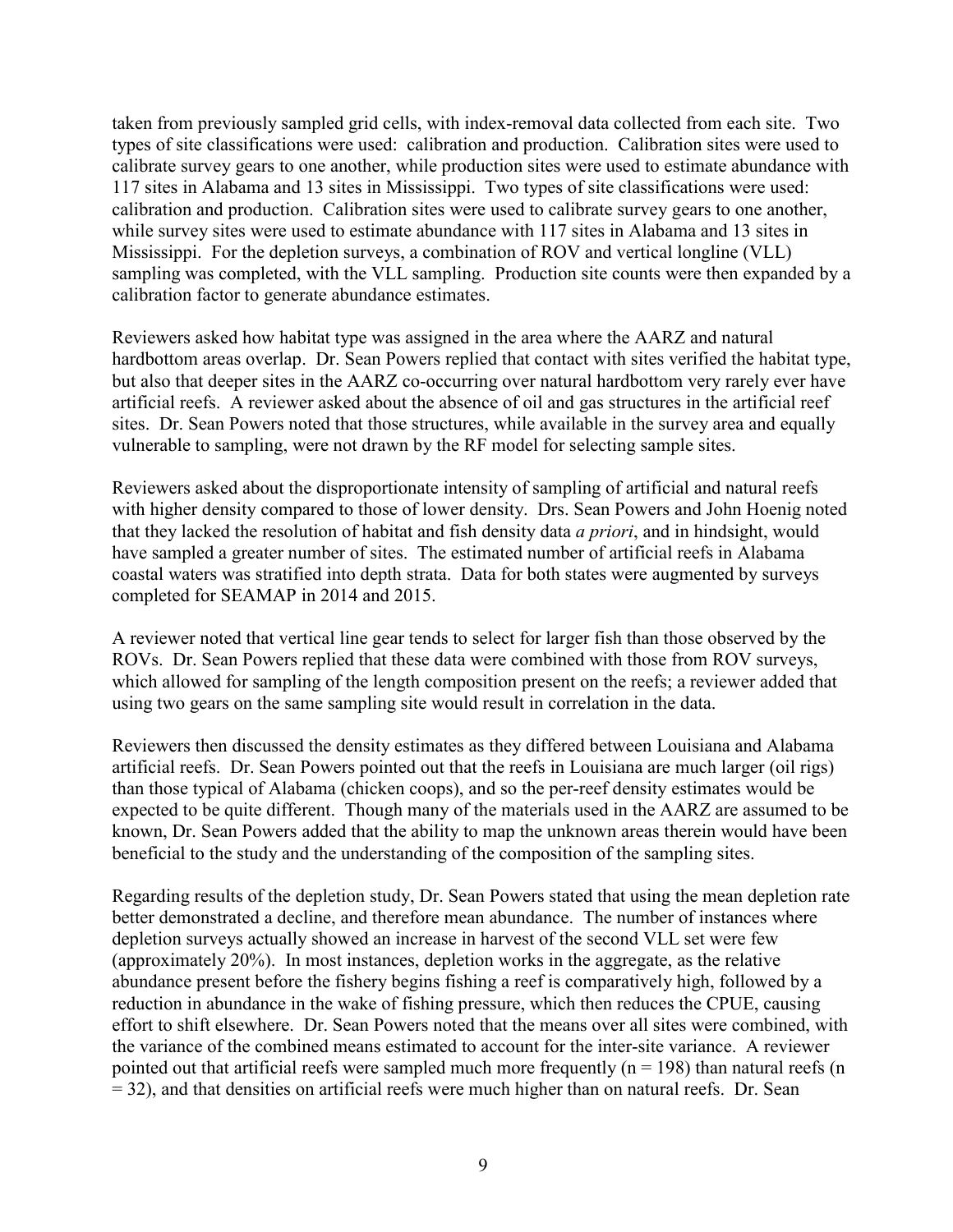Powers said, in hindsight, better habitat data would have likely helped prevent oversampling of the artificial reef stratum compared to the natural hardbottom. Weighting of the means by strata was discussed as a way to account for the asymmetrical sampling effort between these two habitat strata.

## *Texas*

Dr. Jay Rooker presented the Texas portion of the GRSC study. UCB is the primary bottom type off Texas, accounting for over 95% for the seabed of this region. The goal of this portion of the study was to determine if UCB played an important role as a red snapper habitat. UCB habitats were surveyed using hydroacoustics with visual surveys from a towed camera. Towed gear allowed for surveying a large area, and increased the probability of recording a fish-sighting given the assumption of low fish density over UCB. Gear was towed  $5 - 10$  m off the seabed. Actual starting points and headings of the transects were randomly selected, although some reviewers noted that the points on the map looked uniform and not random. Dr. Rooker explained that this was because of the way data were visualized, as points versus transect lines with directionality. Dr. Rooker mentioned having similar results to Dr. Patterson in Florida, having observed many areas without fish (i.e., zeros). Visuals from the ARIS sonar suggested mostly low relief habitat, with approximately 10% of the survey cells having relief anomalies. Species composition was separated by region: north Texas, central Texas, and south Texas. South Texas showed the largest percent composition of red snapper (50%). Overall, red snapper represented 37% of the taxa reported for Texas UCB habitat across depth strata. Dr. Rooker also noted the limitations of the study as many of the UCB cells had low visibility, making it difficult to determine species composition with video sampling gear. He also noted that regional species composition estimates of total red snapper counts likely underestimated the natural variability of this species on UCB in general.

A reviewer asked about the similarities between this study and the one by Dr. Murawski's team. Although the project in Florida was focused on habitats in comparatively deeper water, there was some overlap with the type of strata surveyed in Texas. Reviewers asked about trends in water clarity, and if it was common for visibility to be so low. Dr. Rooker responded that it was common to have low visibility off Texas, and that it was difficult to predict water clarity on the bottom from the surface.

Reviewers also asked why red snapper were so dominant compared to other taxa. Dr. Rooker did not have a definitive explanation, but noted that it is not uncommon for areas of the northern Gulf to have less fish diversity, especially when compared to Florida; previous studies corroborated this observation.

Dr. Mary Christman asked about the transects in relation to water clarity and the assumption that deep sites will have the same fish distribution as shallower sites. Dr. Rooker recognized the small sample size in shallower sites given poor visibility, and suggested that this was a conservative approach when making comparisons among depth strata. Dr. Lorenzen commented that species composition data had been derived mostly from ROV surveys near the shelf edge where visibility was highest, and that an average of those composition data had then been applied to hydroacoustic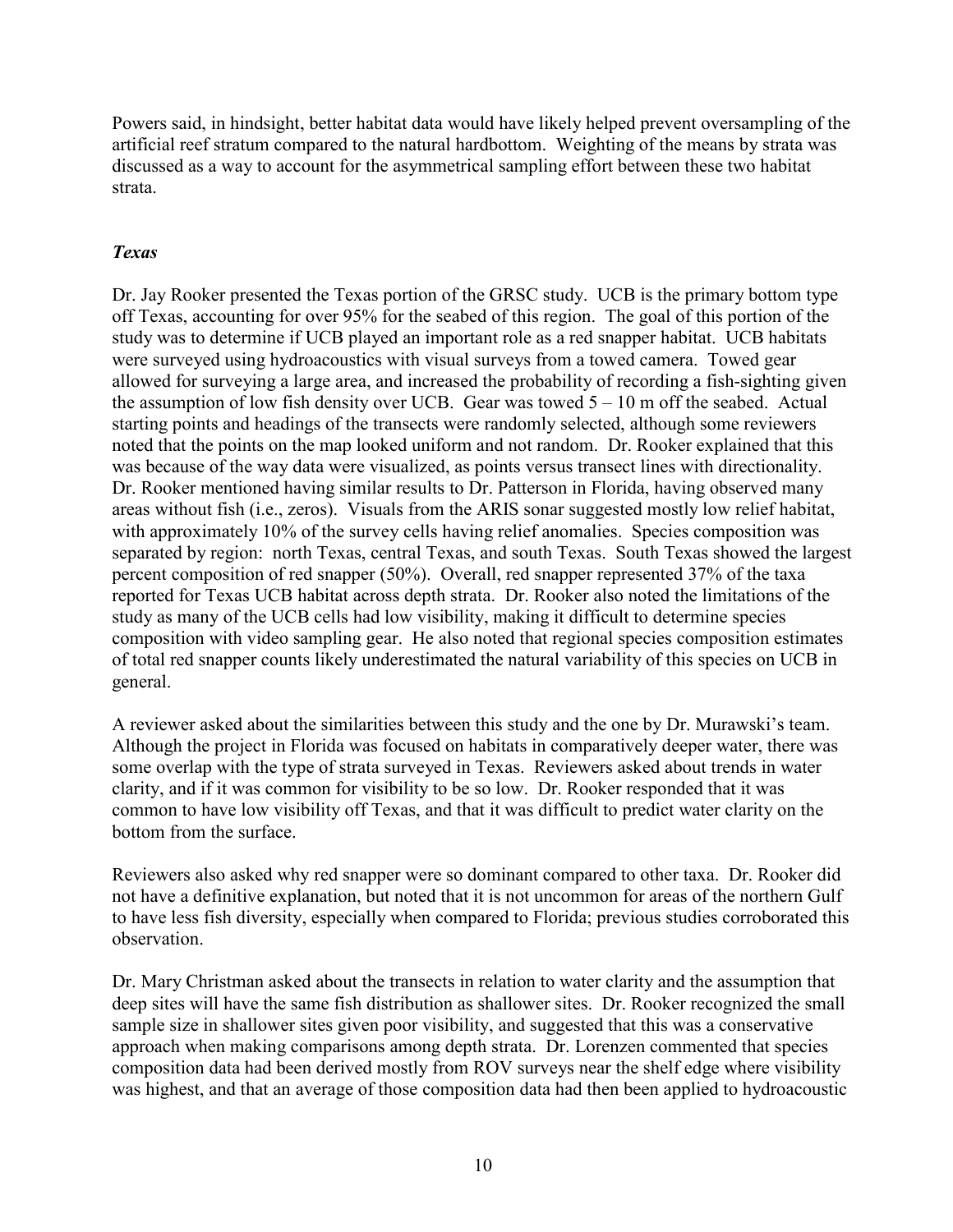abundance estimates obtained in waters closer to shore where visibility was lower. He noted that this was likely done out of necessity, but that there was a question over applicability of species composition data from the shelf edge to samples taken in lower visibility habitats closer to shore.

A reviewer asked about the deviation from the original sampling design established before field sampling commenced. Dr. Rooker replied that given the high probability of encountering sites without many fish, they decided to increase the sample size to capture a more accurate picture of habitat use and reduce some of the variability that may have strongly influenced the overall abundance estimate of red snapper.

Reviewers also asked about the characterization of relief anomalies, where the hard bottom can be exposed or covered by shifting alluvial sediments. Dr. Rooker responded that at this time, the study was not able to categorize the sediment in that way. Dr. Rooker also clarified that when looking at depth strata, "shallow" does not necessarily mean nearshore waters, which is especially true for those states with an expansive continental shelf.

Dr. Stunz presented data collected on Texas' natural and artificial reef habitats. The threedimensional structure of artificial reefs in Texas can be dominated by decommissioned oil rigs, compared to smaller concrete modular reefs or rubble in the eastern Gulf. The region's very few natural banks are very high in relief.

Study sites were randomly selected and surveyed with ROVs equipped with GoPro cameras for species composition, and with hydroacoustic equipment to estimate fish density. Artificial reefs allowed for more vertical distribution of red snapper, with fish observed to be in close proximity to structure. Species composition was applied by site and depth, with each layer having a different total fish composition.

Natural reefs were estimated to have a higher number of red snapper compared to artificial reefs, with counts thought to be underestimated due to poor water clarity. Additionally, fish that were closer to the bottom and below the ROV would be out of the camera's field-of-view and not observed, possibly contributing to underestimation. Similarly, fish within the artificial reef structure or very near the bottom could not be accurately captured by hydroacoustic sampling because of the "shadow effect". This effect is caused when sound waves bounce off other soundreflective surfaces, which can vary with target (fish) density and with the composition of surfaces around the target (e.g., concrete or steel of artificial reefs; mud, sandy, or rocky bottom).

Dr. David Eggleston asked about the ecological drivers for the observed red snapper-dominated species composition. He mentioned that many studies focus on the response of red snapper to the sampling gear (e.g., presence of ROV), yet not much is discussed about the response of other fish species in the same habitat. He posed the question if these methods may be overestimating red snapper presence and not accounting for skittish fish that may avoid the camera equipment. Dr. Stunz commented that the literature suggests that if there is relief, there are red snapper and that visuals from the ROV did not show other fish fleeing the field of view. Dr. Stunz also noted that the general behavior of fish was generally unresponsive to the ROV, except when a laser was used for estimating length. Dr. Stunz mentioned sightings of other snapper species, large cobia, some grouper, and greater amberjack were relatively uncommon. He noted some stratification in the use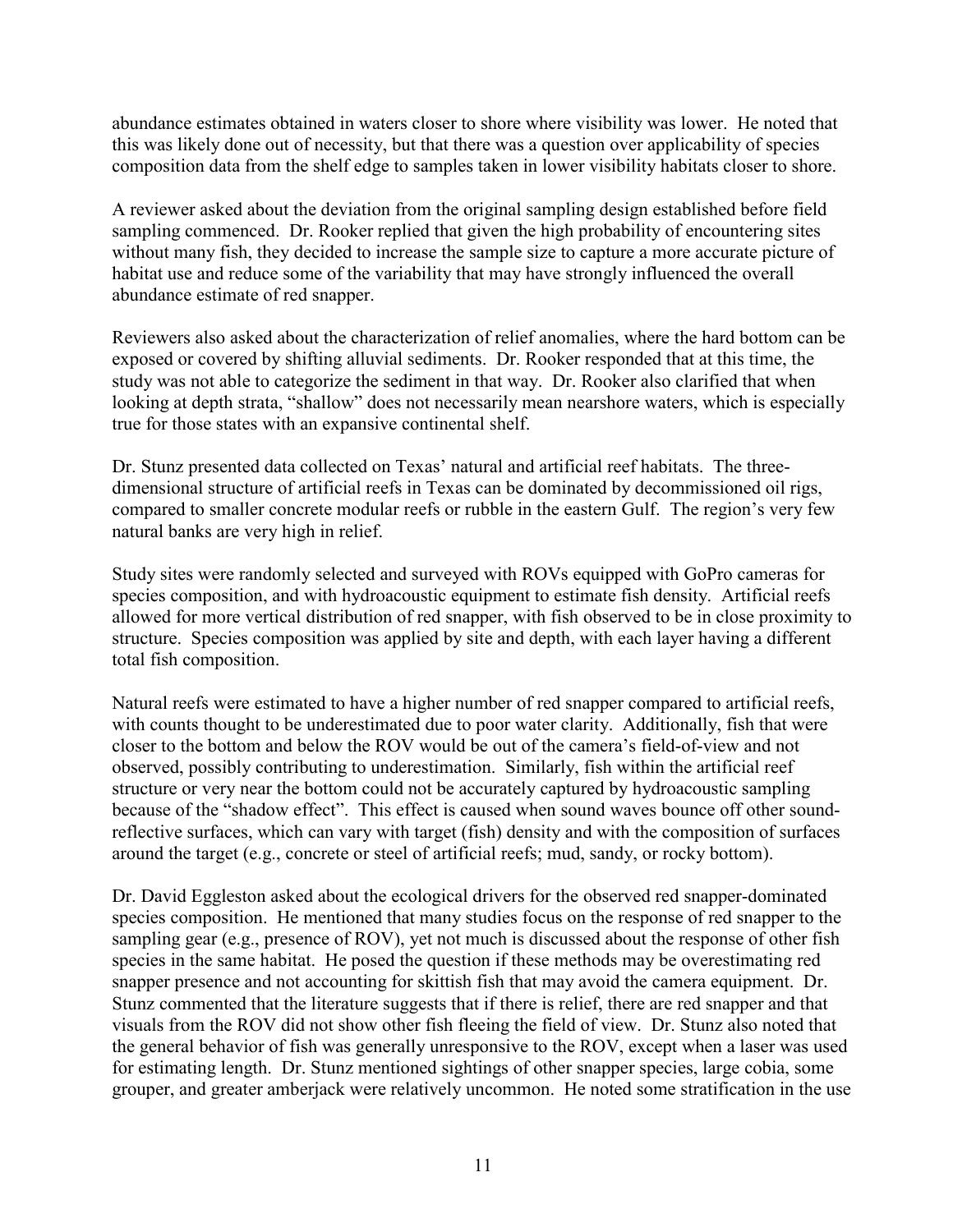of artificial reefs, where certain species preferred to aggregate at specific depths. A reviewer asked about other species that predate on red snapper, to which Dr. Stunz replied that red snapper can be prey for greater amberjack, some goliath and warsaw grouper, and sharks.

Another reviewer asked about the density of red snapper throughout the banks, and whether there was a propensity of the species to aggregate to the crest, shelf-edge, or slope. Dr. Stunz responded that this study does not answer that question, but could be explored later. Another reviewer noted the similarities in the proportions of red snapper in UCB among the five Gulf states. Dr. Stunz suspects that there is much unknown about the relief anomalies of UCB, and that future studies should focus on characterizing those bottom types.

## *Louisiana*

Dr. Stunz characterized sampling efforts and challenges for sampling in Louisiana. North and central Texas have similar habitat characteristics with respect to natural hardbottom and artificial structures compared to Louisiana. As such, north and central Texas shelf surveys were integrated and imputed for generating the abundance estimate for Louisiana. Natural hardbottom habitat is largely limited to the continental shelf break off Louisiana. Compared to areas of the eastern Gulf, there are many more large, complex artificial reef sites available off Louisiana due to presence of oil and gas industry infrastructure. Investigators profiled species composition by depth and habitat using ROVs. Species composition was then compared to fish density estimates from hydroacoustic surveys to determine the number of red snapper by habitat and depth. Hydroacoustics followed the "flower" survey pattern with a central point for the transects, similar to hydroacoustic survey methods implemented in other parts of the Gulf. The "zone of influence" around the artificial structures is thought to be 50-100m, depending on the literature; however, most fish were observed proximal to structure. Hydroacoustic data processing followed approaches previously described for other regions. Fish within artificial structures are inherently excluded from acoustic echograms. Also, fish very near the bottom may also be subject to dead zone exclusion, resulting in a conservative bias to abundance estimates and affecting the variance of those estimates.

Species composition analyses indicated approximately 15% of fish detected on natural and artificial reefs off Louisiana were red snapper. The estimate of red snapper on natural reefs in Louisiana was measured as the mean density per  $100 \text{ m}^2$ , and was expanded to known natural hardbottom habitat area. The estimate of red snapper on artificial reefs in Louisiana was measured as the mean density per structure, and was expanded to the presumed universe of artificial reef habitat.

Reviewers asked about the year used to determine the number of artificial reefs, including oil and gas platforms, as it may affect the total number of artificial reefs present due to oil rig placement and removal. Dr. Stunz thought the year used for those data was 2019, and information could be provided to differentiate between oil and non-oil associated artificial structures. Dr. Benny Gallaway noted that less than 1,000 oil and gas structures remain off Louisiana, and thought the number of structures estimated to be present in that region may be overestimated.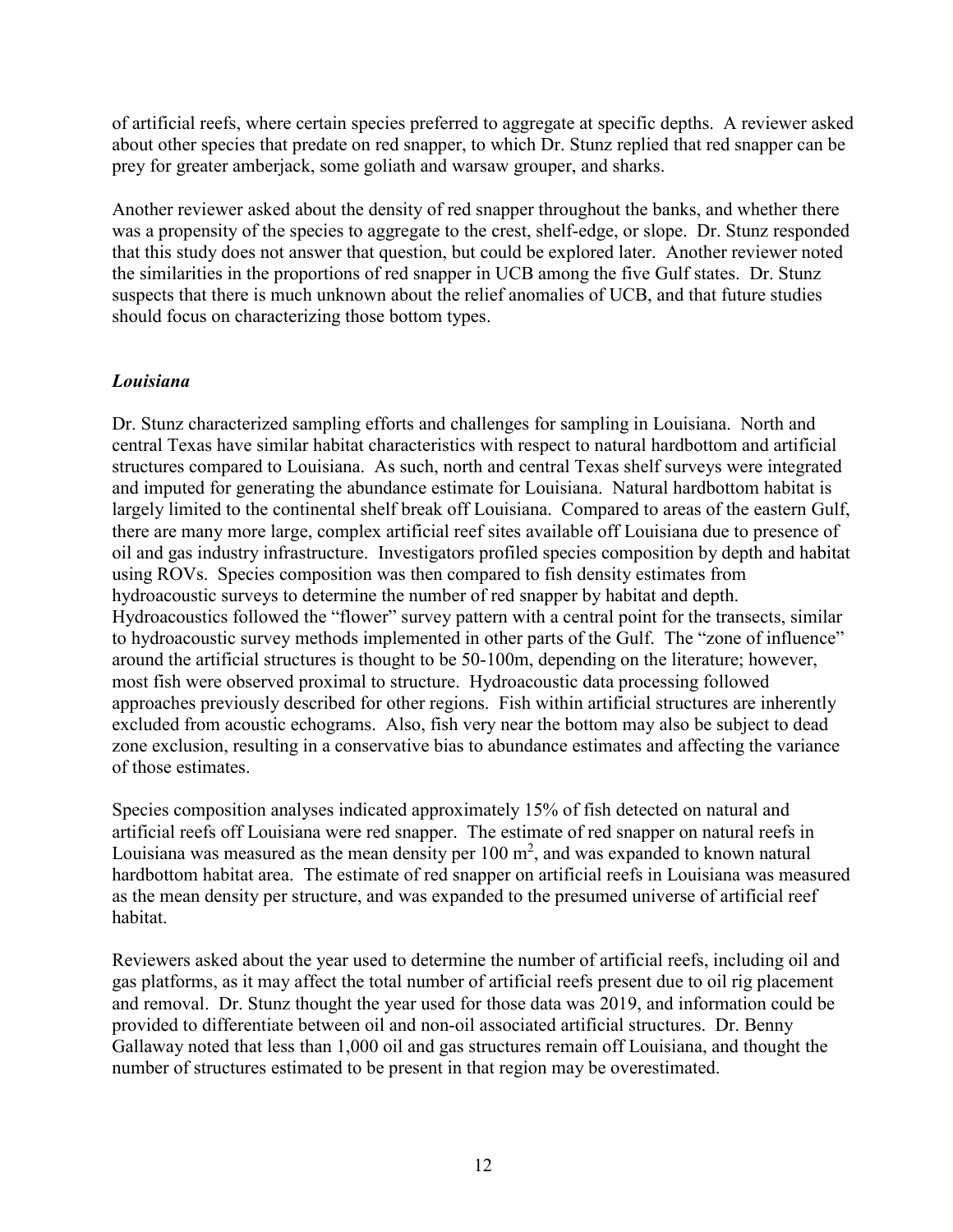#### *Gulf-wide Tagging Initiative*

Dr. Matthew Catalano presented results of the mark-recapture portion of the GRSC project. The main objectives were to estimate region- and sector-specific recreational (private and charter) exploitation rates, assess the effect of distance from nearest port on capture rates, examine any size-based vulnerability to capture, estimate tag shedding, and determine discard rates. Tagging was conducted from January to June 2019 in western and eastern Texas, Alabama, and the Florida Panhandle. Effort was distributed with a target of 300 tagged fish per region across 30 sites, and every third fish was double tagged to assess the tag shedding rate. Additionally, a monetary award of \$250 was given to every fisherman that reported a tagged fish, with that angler given a survey inquiring about their awareness of the GRSC. The tag return model was conducted using a Bayesian approach, and measured probabilities related to the five possible fates of a fish after tagging, as well as a post-capture fate. The model required a number of assumptions such as a 100% angler reporting rate, negligible movement among regions, and that vulnerability to harvest was not sector-specific. Results from the model indicated high exploitation at nearshore shallow reef sites, as there was a modest negative effect of distance to nearest port and vulnerability to harvest was determine to be dome-shaped. The majority of anglers  $(\sim 60\%)$  surveyed indicated they had no awareness of the GRSC until contacting a researcher to report a tagged fish.

Mr. Douglas Gregory inquired as to how days of freedom might affect return rate since tagging began at the beginning of the recreational season and indicated that commercial fishermen were likely to report a tagged fish. Dr. Catalano indicated that he had examined days-at-large as it related to tag shedding, but not harvest rate. He stated that the goal of the project was to determine red snapper vulnerability to capture; therefore, the study focused on highly exploited areas during the open recreational season. He also said that there was some uncertainty as to whether commercial vessels may be too busy during operations to noticed a tagged fish, so commercial returns were not included in the model. Mr. Bob Gill mentioned that in his previous experience operating a commercial fish house, commercial fishermen were likely to report tagged fish, especially with a monetary award. Dr. Catalano responded that he could integrate commercial tag returns in the model, but pointed out that there were not very many commercial returns.

#### Abundance Estimate and Supporting Analyses

#### *Primary Analysis*

Dr. Ahrens described the primary analysis of the data collected, and began by stating that samples at the strata level (region, depth, and habitat classification) were assumed to be simple random samples with no measurement error and strata level means and variances were calculated accordingly. Samples were assigned to depth and habitat category as necessary, based on geographic location post-hoc. Regional and Gulf-wide estimates of abundance were calculated as expanded means and variances derived using the appropriate calculations for a stratified mean and variance. Sample sizes were calculated using the Satterthwaite approximation for degrees of freedom.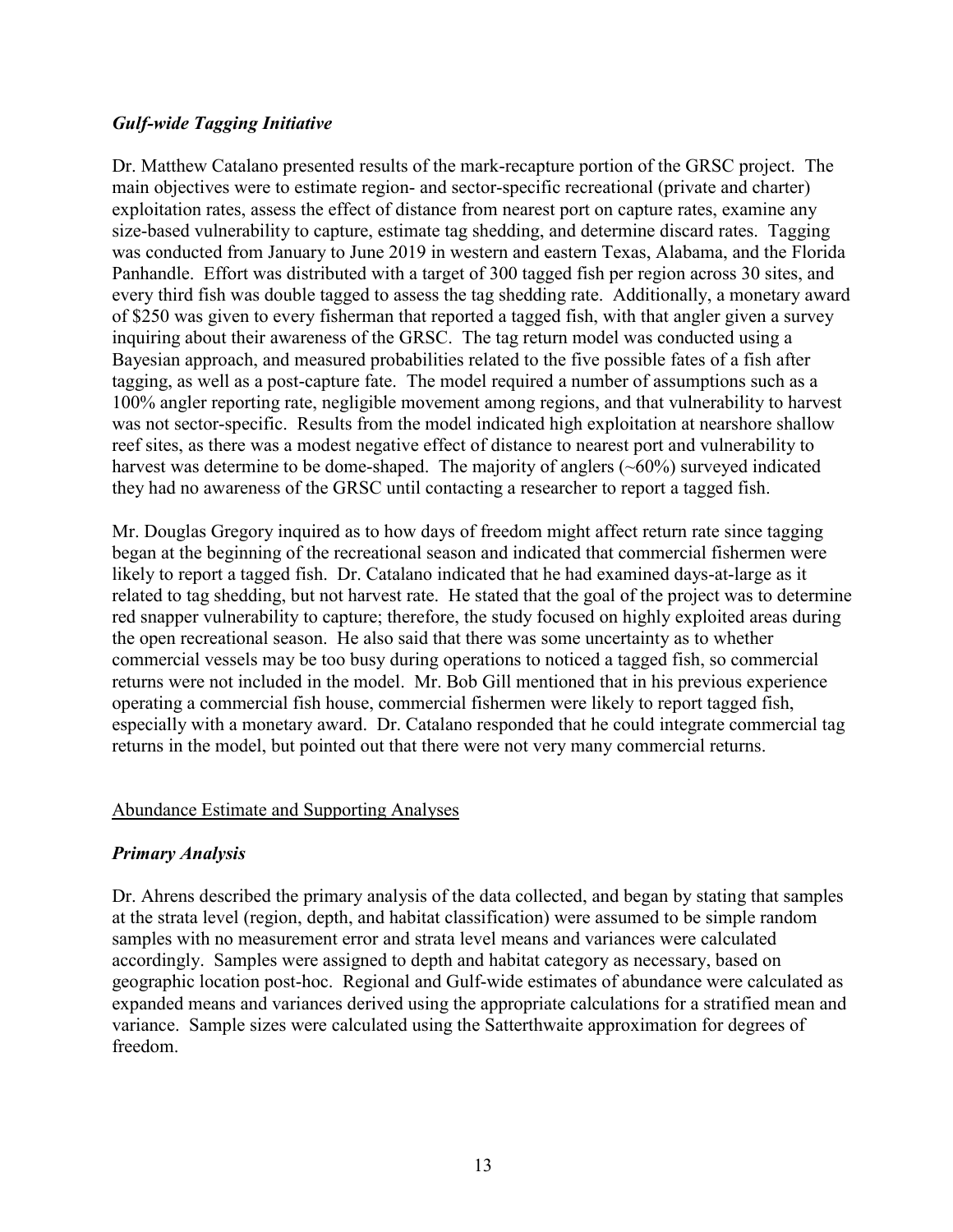Data were not collected for some regions, depths, and habitat categories for a variety of reasons. This occurred for two strata in Florida, and the mean and variance from the most similar strata was used. For Mississippi and Alabama, all missing strata (4) were assigned the mean and variance from the deepest most probable habitat category. Approximately 88% of observations returned zero observations of red snapper.

For artificial reefs, Texas data came from acoustics and species composition, with Louisiana data imputed from Texas due to sample coverage issues. Mississippi and Alabama data came from corrected MaxN counts. Florida data came from ROV surveys. Data, by region and depth, were assumed to come from simple random samples with no measurement error. In Florida, stratification provided no benefit, so structure category was not used. In Texas, estimates were made for "small" and "extra-large" categories. Louisiana imputed data were assumed from Texas "extra-large" structures. Mississippi/Alabama data were from small structures and had a correction factor of 0.06. Total population values were estimated from expanded means and variances. Total estimates for the number of sampling units in each category were obtained from state and federal records.

For natural hardbottom habitat, samples from each region were assumed to be simple random samples with no measurement error, and mean and variances were calculated accordingly. For Texas, density from hydroacoustics was paired with video species composition data, with Louisiana data imputed from Texas. Mississippi and Alabama estimates were derived from corrected MaxN counts per habitat unit. Total population values were estimated from expanded means and variances.

Pipeline habitat was classified into three categories by pipeline diameter: 8"-12", 12"-24", and 24"+. Total pipeline distance was calculated from the Bureau of Ocean Energy Management (BOEM) georeferenced database of active pipelines. Data were subsampled to account for potential spatial autocorrelation, and were composed of counts from segmented continuous towed video (15-second intervals). Video segments per-tow were subsampled by every  $40<sup>th</sup>$  segment from a random starting point within the first 100 observations. For each pipeline diameter category, a mean density per linear distance was calculated. Total population values for each pipe category were estimated from expanded means and variances.

The reviewers noted that the samples were all being treated as random, but did not functionally appear to be random. Dr. Ahrens agreed that the non-random selection of sample locations would inflate the variance. Any bias as a result of the difference in sample site selection is not expected to result in a substantial difference in the point estimate of abundance but would affect the variance estimate. A reviewer inquired about how most of the UCB was sampled. Dr. Ahrens indicated that most samples were collected using C-BASS in depth regions 2 and 3. There was discussion about the treatment of replicates within the pipeline samples as being independent observations. Reviewers were concerned that the choice of sampling in 15-second segments was arbitrary, and recommended that a cluster analysis approach should be conducted and compared to the original method.

Dr. Christman inquired why some strata reported no abundance estimation and why non-integer values were reported for reefs. Dr. Ahrens replied that it was possible those strata did not exist, as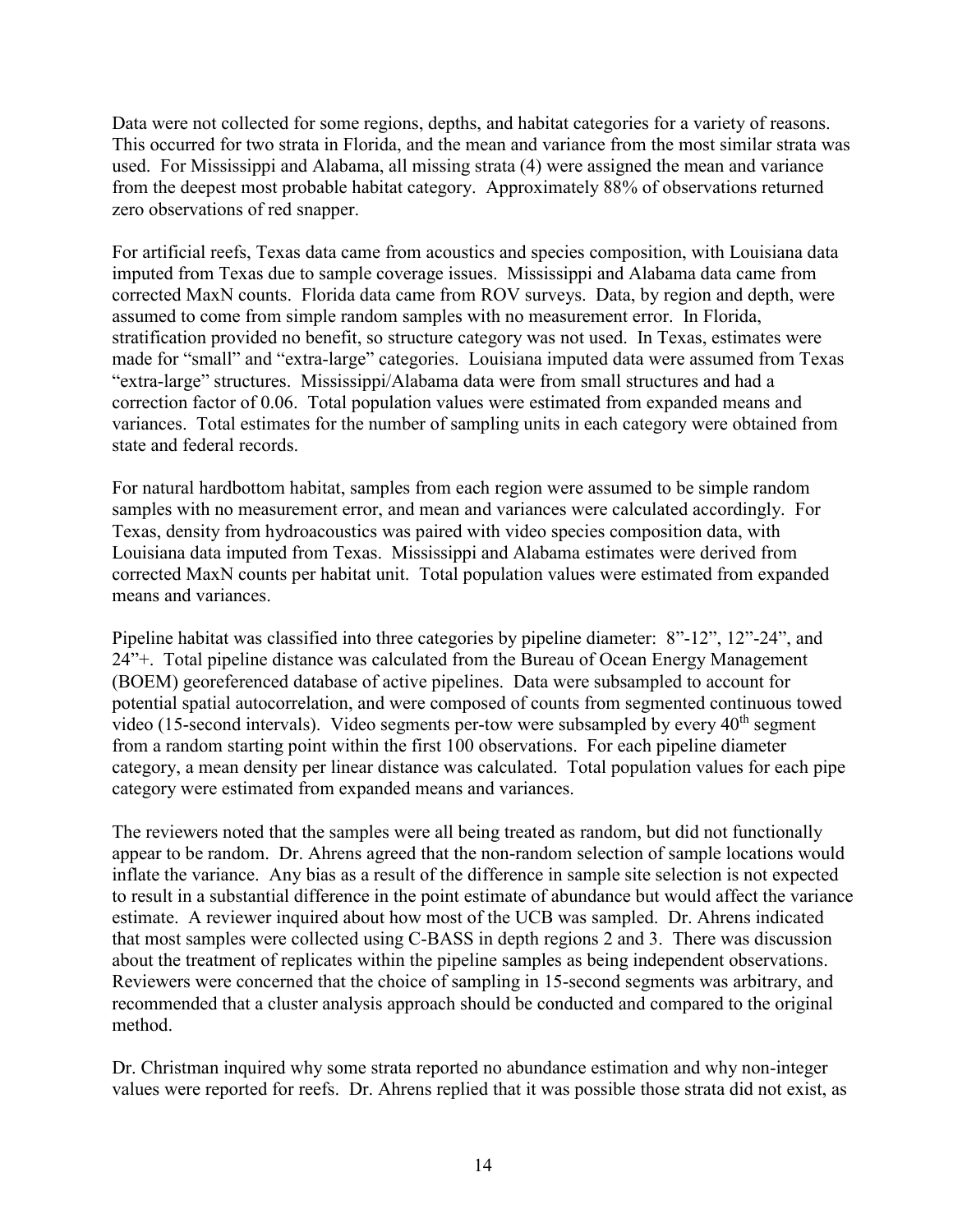they could have possibly been deeper than the depth cut-off, and that strata with zero observations were included in calculating the overall estimate averages. He also clarified that the non-integer values for small artificial reefs in Texas was the result of averaging a number of reefs in a discrete area. Dr. Christman expressed concern about some of the analytical process that could influence and potentially deflate the overall variance. She suggested that rather than assuming no sampling bias, species composition averages, along with those associated variances, could be measured and used to interpret study results. Dr. Christman added that the samples as collected from transects and pipelines are not independent of one another, and also do not follow a two-stage cluster approach. The sample size being used is considered artificial, due to the use of 15-second video grabs from the same transect. Considering these transects in total could reduce the variance about these data, since the only remaining considerations would be the total length of the transects, their location, and their orientation to other transects.

Dr. Cadrin asked whether researchers had any input on the low observation level of red snapper in the UCB, given the result of a zero-inflated distribution of counts and how it might affect the overall estimate. Dr. Ahrens stated that it was difficult to know what observations could be construed as "real" zeros, but added that weighting of the strata would possibly affect the final estimate. Dr. Ahrens also noted that only one observation, from Florida, was not used because of the effect that one observation had on the population estimate for that strata. Dr. Cadrin then asked how the geolocations of the samples were assigned to each strata. Dr Ahrens noted that he was provided with the geolocations of each sample, and then assigned them post-hoc to their respective strata. Dr. Cadrin replied that the post-hoc assignment of samples to a strata likely had an effect on the per-strata, and total, variance. Dr. Eggleston requested that slide 5 of the presentation, which detailed the UCB population estimates by region and depth, be included in an appendix to the GRSC report, as it helps to interpret Tables 6 and 7 of the report.

The reviewers expressed concern with imputing information from large reefs in Texas directly to the estimate for Louisiana. Specifically, Dr. Gallaway contended that the number of large functioning reefs in Louisiana maybe a quarter of what is being reported in the GRSC, due to the continued removal of aged oil and gas infrastructure off Louisiana. That determination could greatly influence and reduce the estimate of red snapper adjacent to Louisiana. The reviewers stated that the amount of data that were re-stratified post-hoc from the original sampling plan should be addressed, and asked what proportion of reefs in Louisiana were considered large, as there is a difference in mean fish counts between small and large reefs. Dr. Stunz answered that approximately 1,000 large structures are present in Louisiana, and that the state has a program to convert old oil rigs into reefs.

Dr. Lorenzen asked whether the need for intercalibration of the different survey methods used in different habitats and regions had been considered in the design stage of the project. Dr. Ahrens responded that it had not been considered and that at that stage, the investigators had been optimistic that results of different methods would be comparable.

A reviewer asked about the influence of the RF model classification. He pointed out that there was a lot of information to develop the model in the eastern Gulf, but not in the west. Dr. Ahrens stated that he did not investigate how a threshold shift of the three sampling categories would affect the overall estimate. He stated that regions and areas that have a higher density were jittered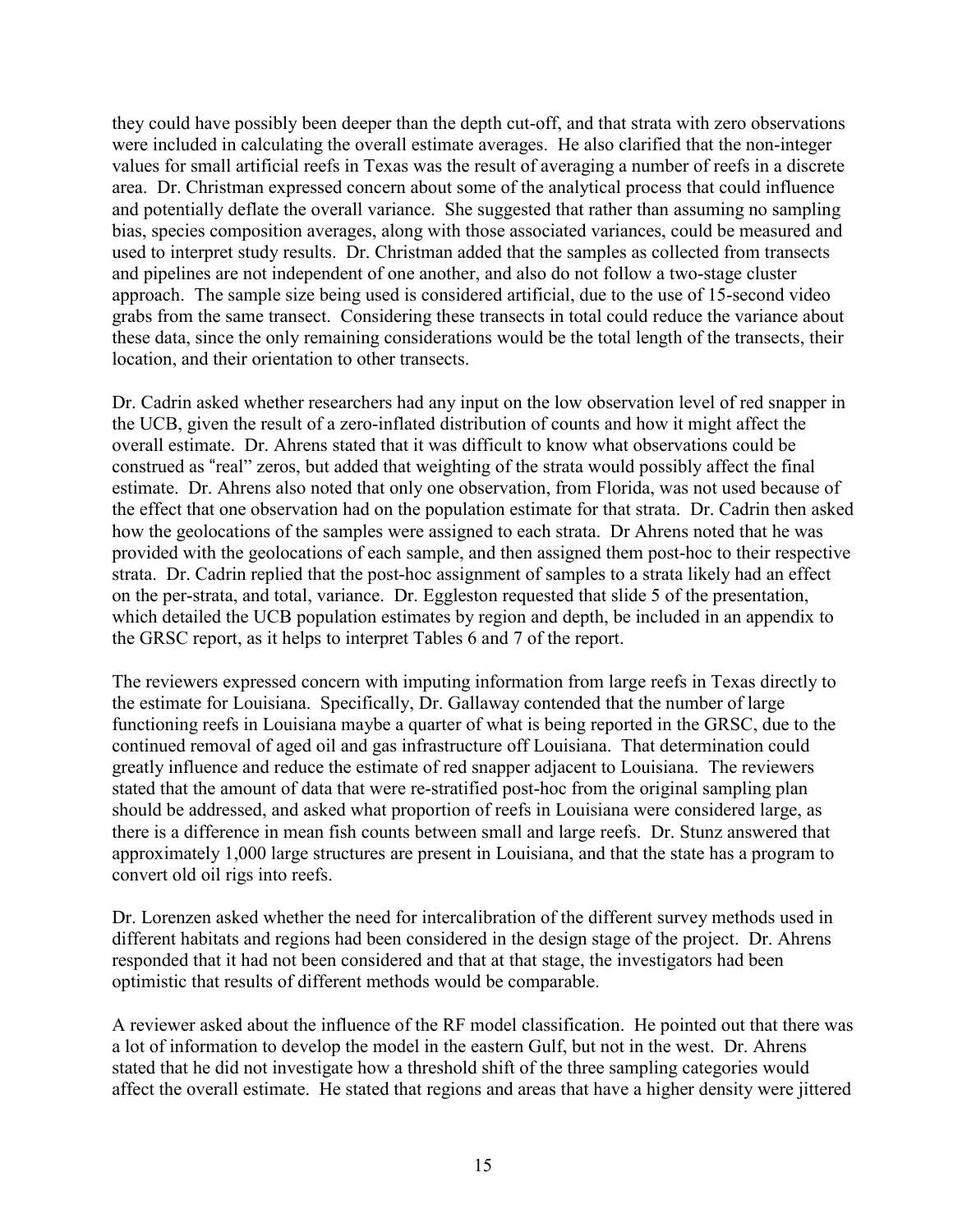slightly to observe changes in weightings, but doing so would affect the mean. For the development of the RF model, there was a heavy reliance on longline data, but that the RF model also incorporated some information on relative abundance of red snapper for the western Gulf. Dr. Ahrens stated that a "leave-one-out" analysis with the data sets could be used to see how they may be influencing the RF results. Dr. Eggleston asked how sensitive the population estimate is to the strata weights. Dr. Ahrens replied that the weights per strata would only change if the classifications within the RF model changed, since the weights are determined as the individual strata's areal coverage divided by the areal coverage of all strata.

Dr. John Hoenig asked if it was possible to further divide the UCB sampling transect characterization between those that contain structure versus those that do not. Dr. Ahrens stated that was not possible, due to unknowns associated with measuring the total size of those strata. Dr. Barbieri asked if the sampling frame design used, which was not proposed at the beginning of the study, still achieved the original precision requirements. Dr. Ahrens responded that it was likely that the goal of a 30% or lower CV was not achieved, due to the observation of red snapper on the expansive UCB habitat. Another reviewer asked, noting that the variance for the total population estimate was likely underestimated, if it would be possible to generate a revised estimate of absolute abundance. Dr. Ahrens stated that the quick approach would be to combine the segments from each video transect together to sum to the total for each transect, with the strata size being a function of area covered. A reviewer commented that it was difficult to determine from the samples in the tables provided in the GRSC report the proportion of the sample frame sampled by the GRSC teams in each region. The reviewer was concerned that the sample fraction may not be sufficient to fully characterize the abundance of red snapper in each strata. Dr. Ahrens noted that there were cost and logistical constraints to implementing the sample coverage intended at the beginning of the GRSC.

#### *Validation Analysis*

Dr. Lynne Stokes presented the details of the validation analyses, which estimated the variance of the estimates generated by strata. The planned sample design was a stratified random design with three stratification variables: region (FL, AL/MS, LA, TX), habitat (UCB, Natural hardbottom, Artificial reefs), and depth (Shallow, Mid, Deep). Not all strata were present in all regions, so the number of strata varied by region. Estimation of total abundance was carried out with a standard stratified sampling estimator. The variance of the stratified estimator was estimated by the sum of the estimated variances of the total estimates in each stratum. Of note, the ratio estimator is a function of the estimated number of units in the entire population.

Changes to the original sample design and analysis plan included changes to sample sizes due to the complexities of data collection (e.g., malfunctioning gear, technical glitches on video). Sampling adjustments were made for reduced sample size, but not non-response. The sample design was adapted when new information was discovered about the habitat (e.g., pyramids in Texas). After a stratum was added to the analyses, the design was adapted to a cluster design, with the first stage being the sampling grids. The ratio estimator, e.g., where the number of pyramids in a grid was a measure of size, was used. Poststrata classifications were added beyond the original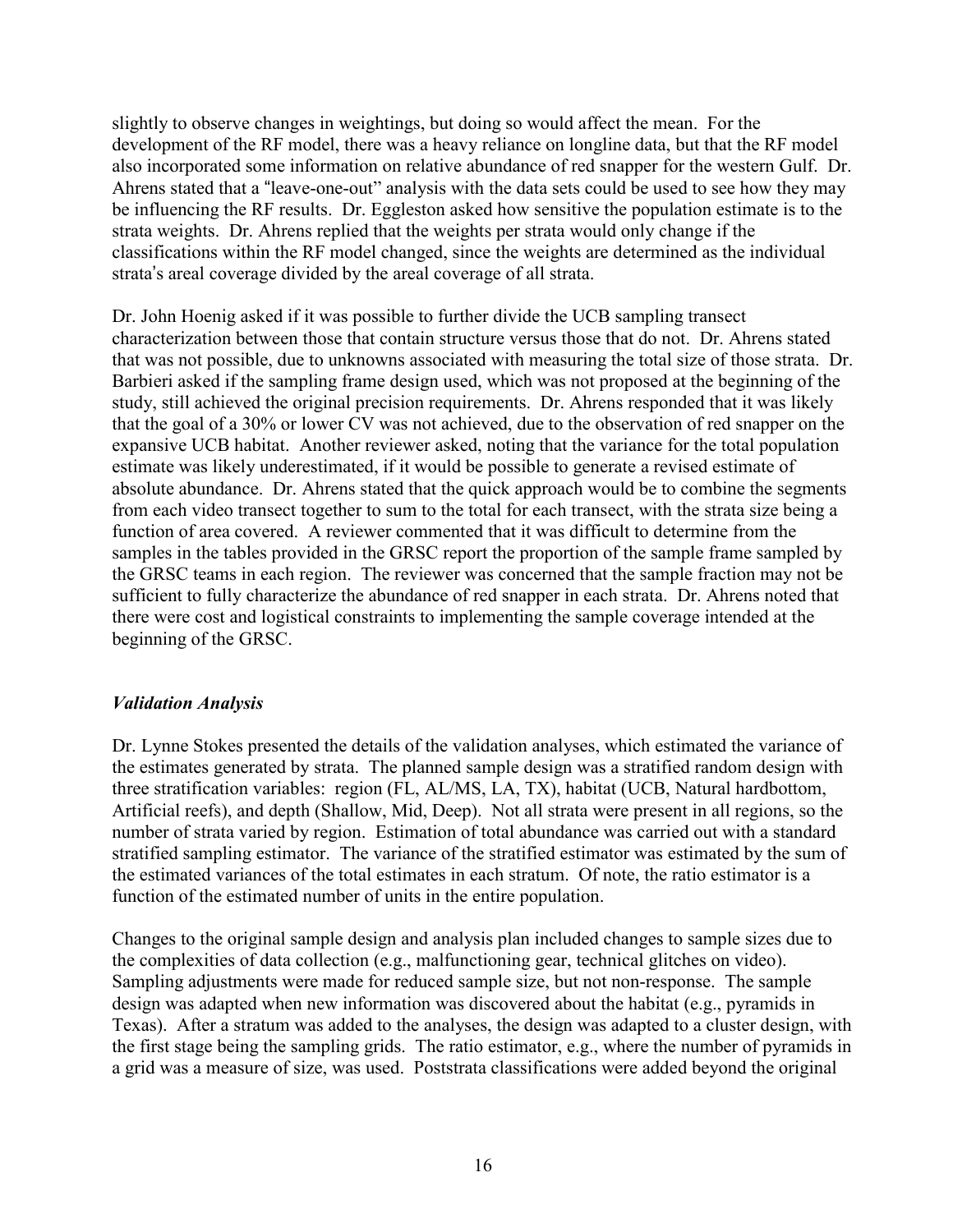plan (e.g., Florida was divided into three regions [NW, mid, south]). These were treated as strata for estimation purposes.

Data from Louisiana were largely unavailable and were imputed from Texas, making a Gulf-wide estimate of variance (or standard error) incalculable because the formula for summing variance across strata was not in fact additive. Instead, two estimates of standard error were calculated: one for Louisiana, and another for the Gulf excluding Louisiana.

For the variance estimation, several reviewers commented that the GRSC total variance estimate is likely to be biased low, due to ignoring measurement error and autocorrelation between observations. Under certain models, measurement error actually does not cause an underestimation of variance. Autocorrelation within a cluster (e.g., a ship transect) does not bias the variance estimate in a cluster design when variances are based on transect-to-transect variability. The reason that measurement error variance is captured in the observed values is similar to the reason that variance for a multi-stage sample design can be estimated almost without bias while the between-primary sampling unit (PSU) variance can be determined. This is why survey sampling software computes variance for multi-stage designs by measuring variability among PSU's.

Generally, autocorrelation has not been neglected by the model in determining the variance. The fact that the data are autocorrelated within transects is not relevant, since the observations are transect totals, and transects are independently selected. Transects were standardized with transect length independent of observed red snapper and sampled pipelines were not selected based on proximity. If there is a two-stage sample, in which transect grids are subsampled, then the standard error of the final estimate would be larger. However, a nearly unbiased estimate of this larger variance can be made from transect to transect estimated totals, to capture variance from both stages.

Dr. Stokes continued, stating that treating the pipeline data as a stratified random sample may be slightly inaccurate, but not due to autocorrelation. Instead, it is due to the fact that all transects along the pipeline are treated as having the same probability of selection. Those transects beginning within a half transect of the end of a pipeline have a smaller probability of selection than others. This means those sections of transects should have differing weights, which could affect variance and abundance estimates themselves. However, this has the potential of affecting a very small number of sample units. However, the contribution to total abundance is a small fraction of the total, and so will likely be a small contributor to variance.

A question was raised about whether a small sampling rate causes an underestimate of abundance estimate. The estimators used were either unbiased (mean-per-unit estimator) or asymptotically unbiased (ratio estimator). However, the CV of the abundance estimate can be large. This means that the estimate can be far from the true value, but the direction is not predictable. Poor allocation to strata in a design likewise does not affect bias, but increases the variance.

A reviewer asked whether the number of pyramids included in the artificial reef habitat type for Texas was accurate. Dr. Stokes noted that the sample size of 4 does not correspond to the number of structures sampled, but rather the number of grid squares in which that structure occurred that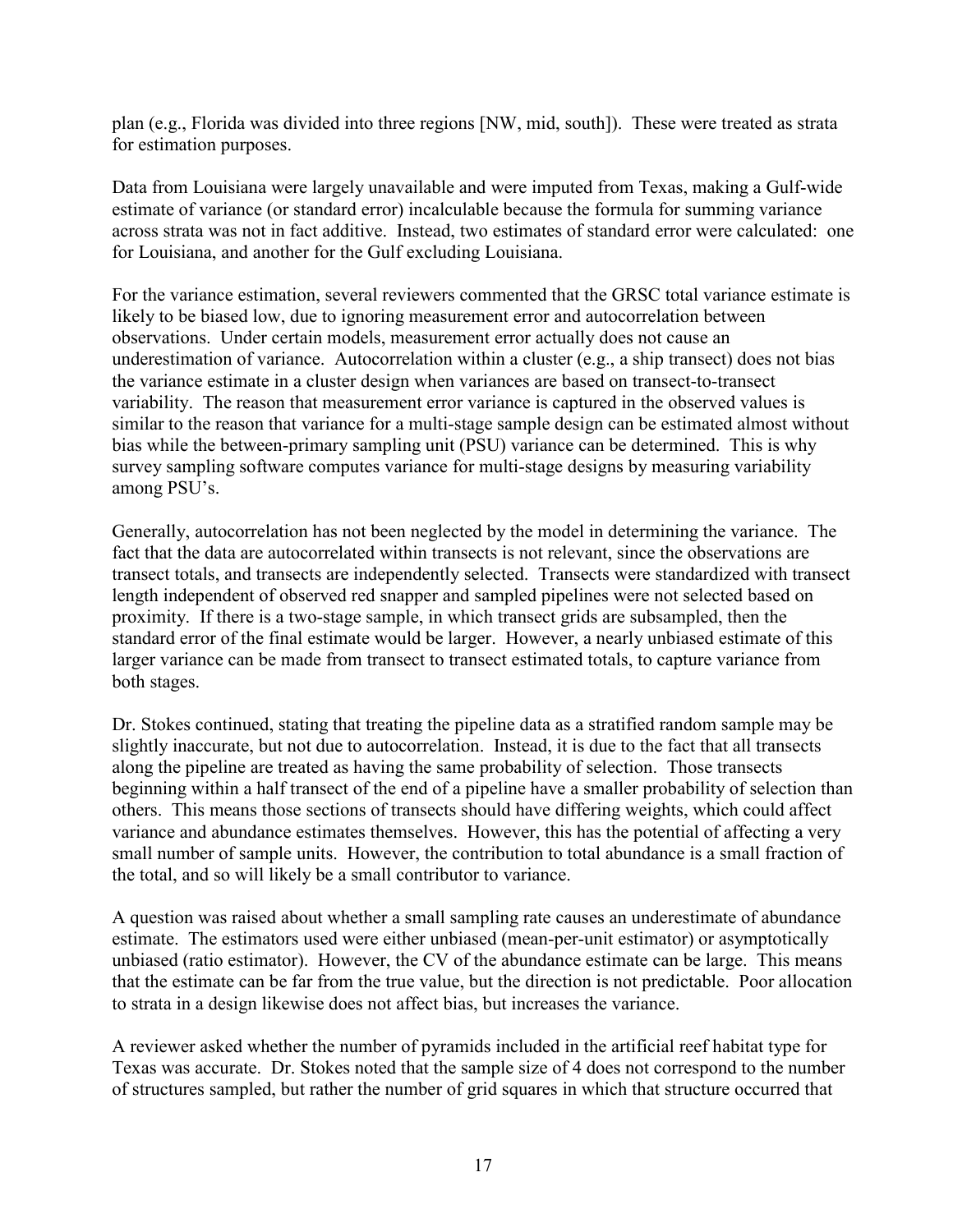were samples. The reviewer also said that the number of transects over UCB represents the sample size per region for that strata, as opposed to the segments from the transects that were extracted and analyzed. The same is true for the pipeline data, for which each pipeline should be treated as its own sample, rather than the recorded number of video segments. The reviewer thought that the areas in which variance could be addressed, they should be, and that although individually some issues may seem to have little to no effect, in aggregate, the total effect on the estimate of variance could be more substantial.

Dr. Eggleston asked about potential autocorrelation related to clustering of areas with high observed density. He continued that he was concerned about the UCB strata classification not adequately capturing these observations. Dr. Stokes responded that patchiness would not affect the variance estimate so long as the samples were randomly selected.

## *Final Estimate of Absolute Abundance; Sampling Biases; and Discussion, Conclusions, and Key Takeaways*

Dr. Stunz addressed several key points in summary of the materials presented on the GRSC. The investigators explicitly detailed the scope, goals, objectives, and general sampling methodologies by strata, with particular attention paid to statistical analyses, target CVs, *a priori* and *a posteriori* decisions about sampling and analyses, the tagging study, and the efforts to engage stakeholders.

Dr. Stunz stated that the directionality of the biases inherent to the GRSC and its analyses is thought to be conservative, and suggested that the published absolute abundance estimate is thought to be an underestimate of the true absolute abundance. He further stated that the detectability of fish by the sampling gears used also leads to underestimation, in both the species composition estimates and the density estimates used to determine abundance. Habitat types identified *a priori* were not known with certainty, and sampling of those areas validated the GRSC team's uncertainty about what they might find in practice. To this point, improved mapping of these habitats throughout the Gulf would benefit this study and those to come, and would be of great value to science. The GRSC team stated that known populations of red snapper occur outside of the defined study area, further biasing the estimate of absolute abundance in a conservative manner. The need for rigorous calibrations of existing surveys to these data, and the incorporation of new survey methods, has been shown to be necessary, especially given such diverse habitats and regional differences in the Gulf.

Dr. Stokes added that she ran additional analyses for Mississippi and Alabama using the variance of the product of the random variables, instead of ignoring the variance of the individual reefs. She noted that the order of the magnitude of the standard error is smaller than the variance itself. Thus, the change in the variance will be smaller than the variance itself for Mississippi and Alabama. Dr. Stokes will need to examine the data further for Texas, but she thinks that the same result will be seen for that state as well. Because the variance is based on the many observations per strata, the variance will be lower.

Dr. Cadrin acknowledged the work done by the GRSC team. He outlined the three main points from his review: he expressed concerns about the point estimates of absolute abundance, and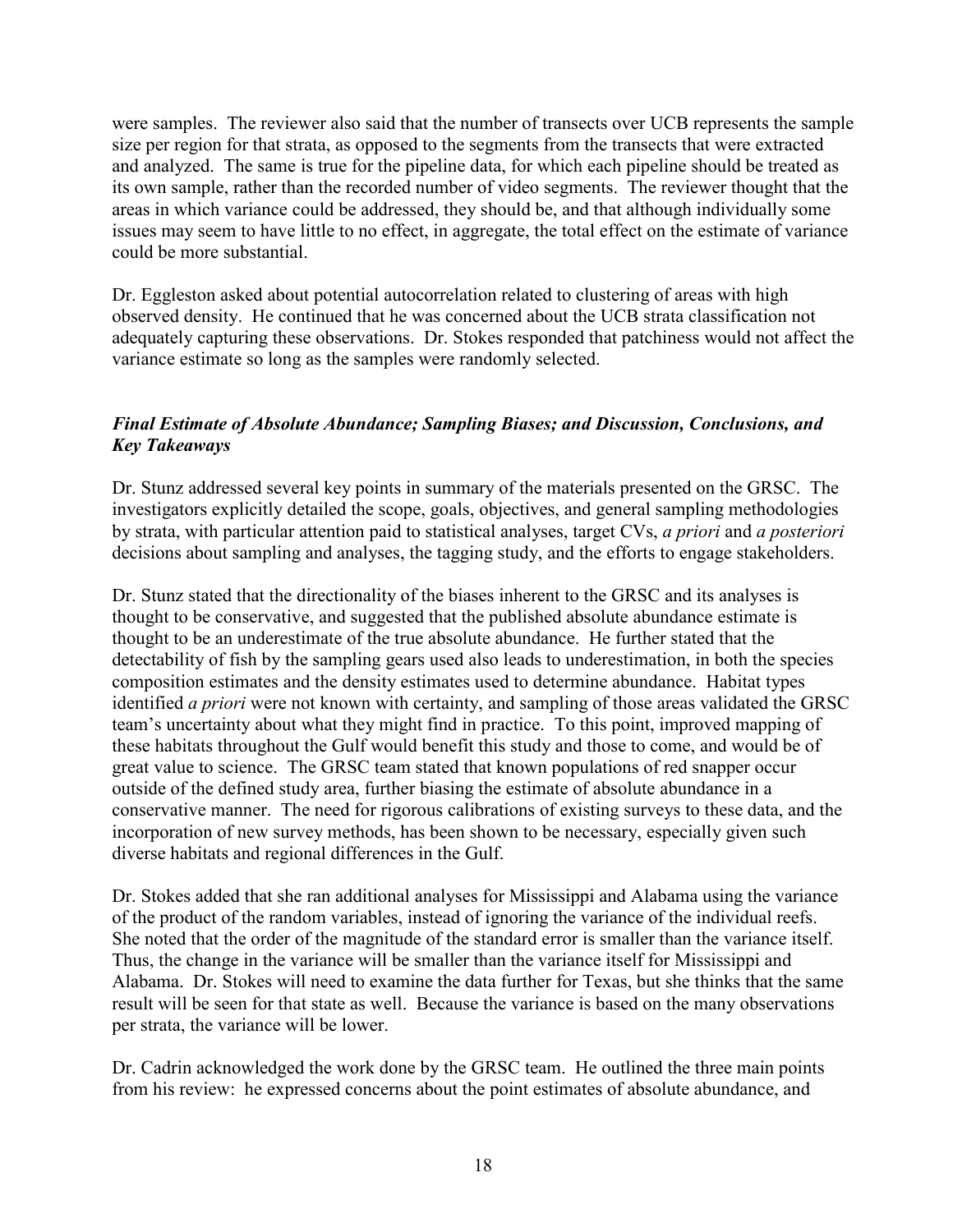about the underestimation of variance. Dr. Cadrin added that the assumption of 100% detectability of red snapper by the video and hydroacoustic gear is likely to underestimate abundance. Lastly, he said that he didn't think regional estimates of abundance are additive, due to biases inherent to each region. Dr. Cadrin thought that an 11% CV for absolute abundance across a large region doesn't seem realistic, especially given the differences in confidence in species composition and gear detectability between regions. For assessments, CVs are important for determining how to weight the data therein for determining abundance. The 17 of the 54 strata with zero abundance may not contribute to the estimate of absolute abundance, but they do contribute to the stratified variance. Stratified sampling with a high frequency of zero-count observations and low replication from over-stratification tends to produce underestimates of variance (Tu [2](#page-18-0)006<sup>2</sup>). Thus, those strata represent apparent suitable red snapper habitat, and should be considered. Dr, Cadrin continued with concern that several hydroacoustic measurement errors do not constitute white noise. Acoustic errors assume no red snapper in dead zones (areas very near or adjacent bottom habitat), which would bias abundance low, and would underestimate the variance for that sample. A number of deterministic decisions made may be contributing an underestimate of variance. Dr. Cadrin doesn't think that the collective abundance estimate can be directly used for assessment, but perhaps the estimates from the eastern Gulf may be of use with a more realistic variance estimate. A regional approach to applying the strata-specific abundance estimates may be more appropriate, given regional differences in habitat, species composition, and distribution throughout the Gulf.

Dr. Christman noted the impressive body of work completed by the GRSC team. She thought there was some post-stratification with the Florida and pipeline data, based on the thought that the species composition varied by the post-stratification classifications, which would have artificially reduced the variance. Dr. Murawski noted that in doing the surveys, the team noticed the differences in pipeline diameters, and so that difference was incorporated into the analyses. Dr. Christman noted that such a post-stratification would artificially reduce the variance, and that poststratification should be removed and the analyses redone. Dr. Christman further explained that the initial sampling design was not followed by Dr. Ahrens' RF model, but was partially followed by Dr. Stokes, who identified that the sampling actually followed a three-stage cluster design. Dr. Christman asked that the variance be acknowledged in tables detailing the abundance estimates by strata to more accurately report the results. Dr. Christman asked for clarity in the report about the actual sample sizes which frequently differed in the results. She recommended that Table 1.0 of the GRSC report be amended to include confidence intervals, so the reader understands these are not absolute numbers of fish without variance. Dr. Christman requested there was some confusion of what was actually done compared to the results and recommend that the report be modified to address errors such as different sample sizes, depending on where you look throughout.

Dr. Eggleston commended the GRSC team on the tremendous effort given to the project. He noted that he would like the report to be modified to better detail the changes made between the study's design and execution. He also commended the work done to prioritize stakeholder involvement in the GRSC, which created additional buy-in for the project. Dr. Eggleston noted significant savings in future studies would likely be realized through lessons learned herein. He agreed with other reviewers that future work should pay particular attention to UCB, which may be serving as *de*

<span id="page-18-0"></span> <sup>2</sup> Tu, W. 2006. Zero-Inflated Data. In: A.H. El-Shaarawi and W.W. Piegorsch, Editors. Encyclopedia of Environmetrics. Wiley & Sons.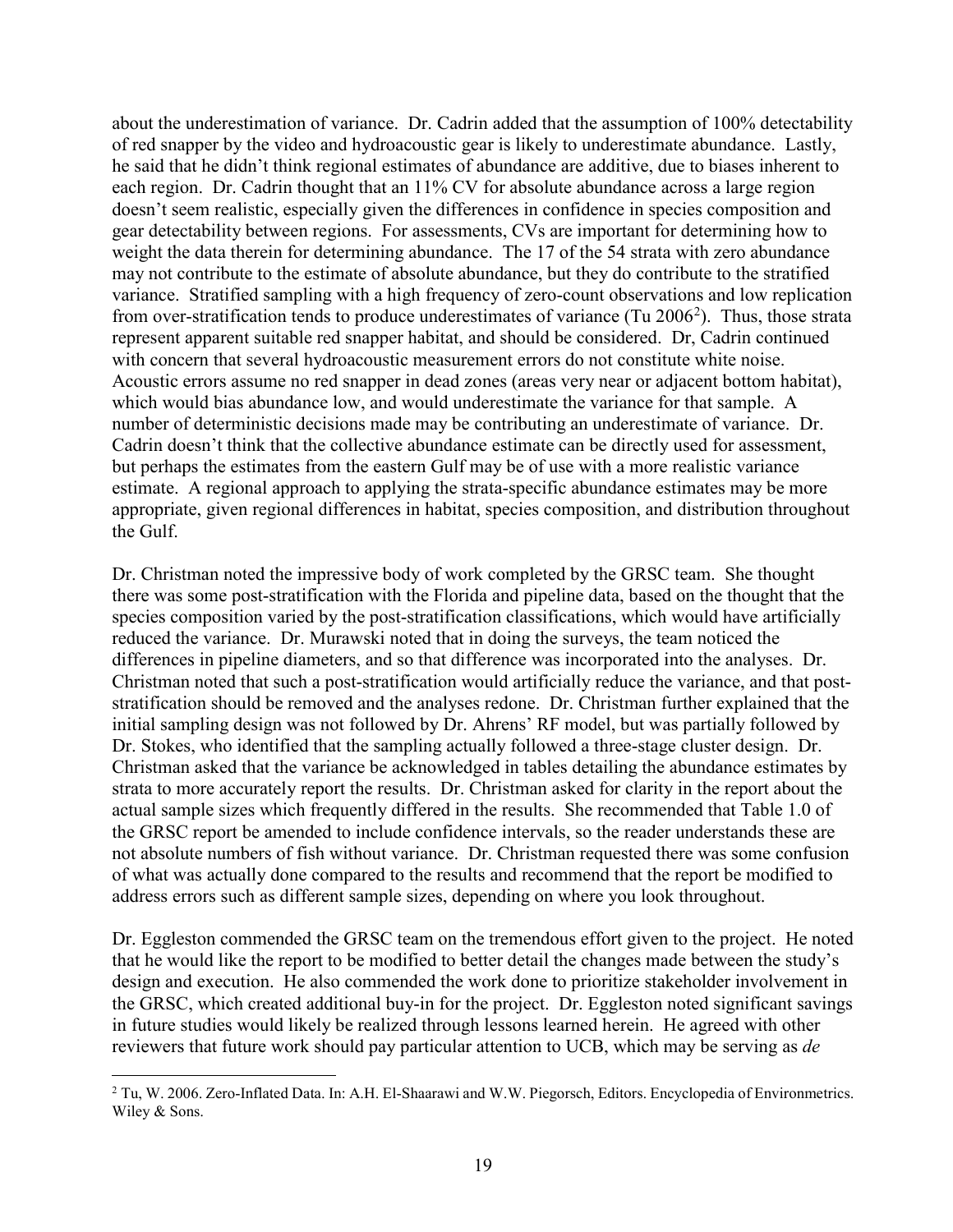*facto* marine reserves for spawning stock biomass. Dr. Eggleston suggested that the report should include a life history diagram to better describe the life history of red snapper for the reader, with particular attention paid to age 2+ red snapper; perhaps, a schematic would be helpful at the beginning of the report as an educational tool. He thought the sections of the report detailing the RF model and subsequent analyses should be better described in a roadmap format to understand the progression from initial study design to how the study was actually completed. Dr. Eggleston thought that strata with zeroes may have had fish but were just under-sampled. He recommended that an Excel spreadsheet containing the data by strata, added as an appendix, would be extremely useful to understand the process, to eliminate confusion over the current column format that mixed mean density (100 m<sup>2</sup>) by structure. He also suggested adding in a column for absolute abundance. In conclusion, Dr. Eggleston thought the absolute abundance estimates for red snapper were realistic but likely an underestimate, due to the hydroacoustic sampling assumptions and challenges in the western Gulf.

The SSC commended the GRSC team on the immense amount of work that went into this effort. Dr. Murawski also highlighted the discrepancies between the estimated fishing effort determined from the GRSC tagging data, which is higher than that determined by the SEDAR 52 stock assessment. An SSC member also asked about how to incorporate the SSC's recommendations into the final GRSC report. Dr. Stunz replied that he appreciated the feedback and guidance provided, and that the GRSC team would use it to improve the report. Dr. Joe Powers added that this review effort was designed to mimic a SEDAR review, but collapsed into a shorter time frame. Much of the discussion and conclusions of the reviewers focused on the uncertainty of red snapper in UCB, the underestimation of variance by strata and in total, and the directionality of the biases of the data and methods. Staff reminded the SSC that not only the consultants but the SSC was asked to provide advice on the GRSC regarding the Terms of Reference. Specifically, "The primary objective of the review is to determine whether the absolute abundance estimate and its variance is reliable and consistent with input data and population biological characteristics for red snapper". In summary, to determine what information can be taken from the GRSC and carried forward to the next part of the meeting. Dr. Joe Powers suggested the reviewers consider making a consensus statement on whether the GRSC estimates are useful, and whether they should be considered for use in catch analyses. The SSC generally agreed with a majority of the concerns identified by the independent reviewers, and overall did not think it was necessary to go back through each one of the terms of reference.

Mr. Harry Blanchet asked why no pipelines less than 8" in diameter were considered in the study. He also asked about the interaction between the biomass on the UCB habitat, and the biomass on natural and artificial structure. Other reviewers added that, in the western Gulf, a hurricane effect has been repeatedly observed, whereby a spot which is constantly fished and likely fished out can be visited after a hurricane, after which the spot is repopulated with red snapper.

Dr. Gallaway noted that the assumption of perhaps substantial biomass over the UCB is not a novel theory. He remained concerned about the sample sizes being used to extrapolate absolute abundance over very large areas. Dr. Gallaway concluded that the GRSC made a great contribution to science and the understanding of red snapper in the Gulf, but that he would like to see the modifications recommended by the reviewers implemented in the GRSC report before adjusting catch advice. Dr. Barbieri agreed, adding that the review of the GRSC was designed to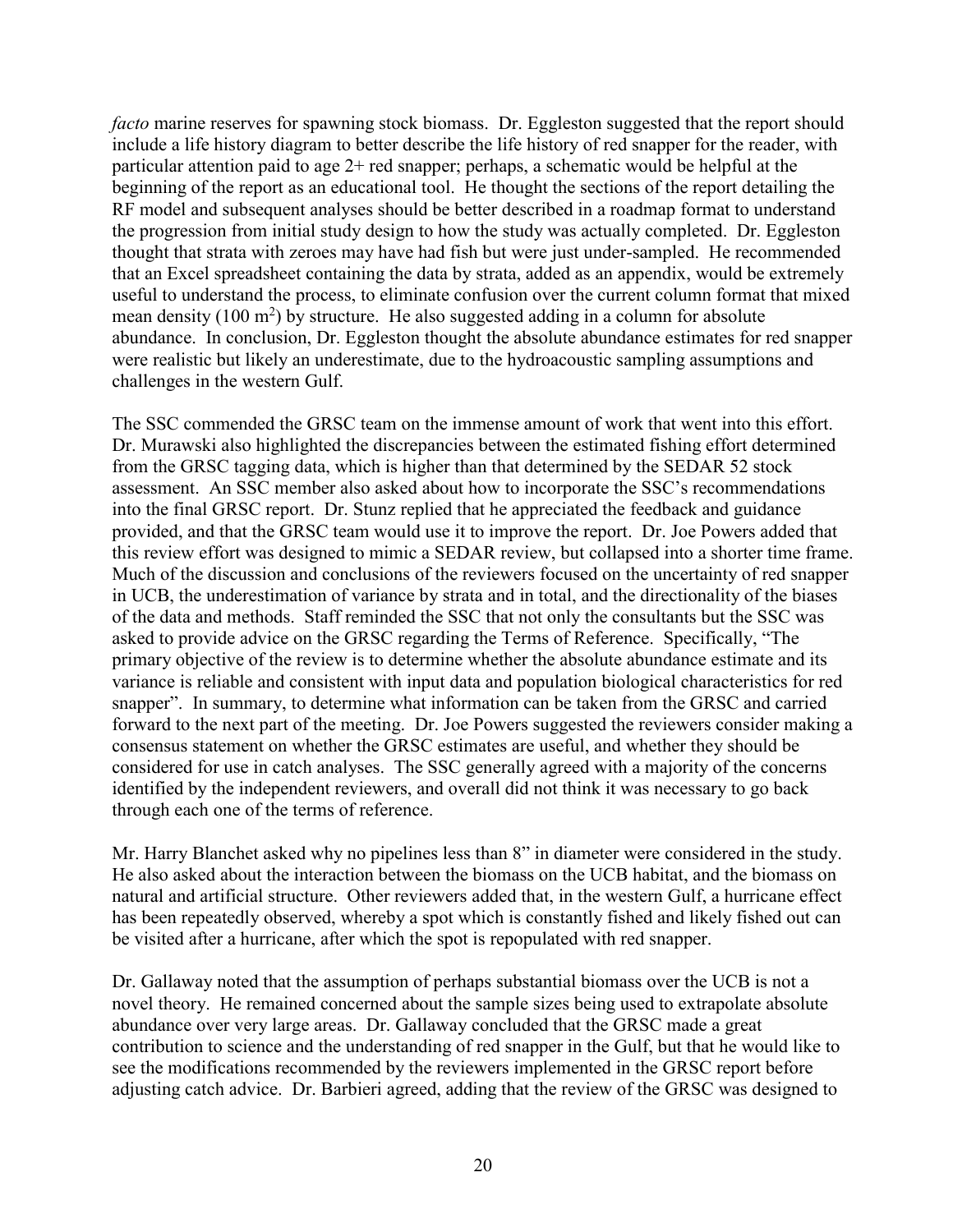mirror the combination of a Data and Review Workshop of a SEDAR stock assessment, and tried to abide by the criteria considered therein. He thought that the expertise present for the peerreview of the GRSC was greater in quantity, and of comparable quality, to that offered in the SEDAR process. Speaking to the determination of the best scientific information available (BSIA), Dr. Clay Porch (Southeast Fisheries Science Center; SEFSC) suggested that the reviewers should not set the bar too high, adding that no study is perfect, while also highlighting the discoveries of the GRSC.

**Substitute Motion: The review team (external consultants and SSC) considers that the great red snapper count provides a representative estimate of abundance for the eastern Gulf and a highly uncertain estimate for the Western Gulf. However, the review team also considers that the true uncertainty in both estimates is substantially larger than implied by the 11% CV stated in the report, and that the estimate for uncharacterized bottom is particularly uncertain.** 

*Substitute Motion carried 21-1 with 5 abstentions. Abstentions: Sean Powers, Judd Curtis, Robert Leaf, Will Patterson, Steven Scyphers*

# **Standing, Reef Fish, and Socioeconomic SSC Webinar Meeting Summary April 1 – 2, 2021**

~~~~~~~~~~~~~~~~~~~~~~~~~~~~~~~~~~~~~~~~~~~~~~~~~~~~~~~~~~~~~~~~~~~~~~~~~

The webinar meeting of the Gulf of Mexico (Gulf) Fishery Management Council's (Council) Standing, Reef Fish, Mackerel, Ecosystem, and Socioeconomic Scientific and Statistical Committees (SSC) was convened at 1:00 PM EDT on April 1, 2021. The agenda for this webinar meeting was approved as modified, and the minutes from the Gulf SSC's January 5-7, 2021, webinar meeting were approved as written. [Verbatim](https://gulfcouncil.org/meetings/ssc/archive/) minutes from past SSC meetings can be [reviewed](https://gulfcouncil.org/meetings/ssc/archive/) here.

Dr. Kai Lorenzen will develop the materials to present to the Council at its April 12-15, 2021, virtual meeting.

# *Discussion: GRSC-informed Catch Analysis*

Mr. Matt Smith (SEFSC) presented the interim catch analysis using the GRSC data. He echoed previous comments by others, on behalf of the SEFSC, about the considerable contribution to science conducted by the GRSC team. Mr. Smith noted that the GRSC has changed the understanding of red snapper abundance, distribution, and habitat utilization in the Gulf. The need to determine whether the difference in abundance estimated by the GRSC supports additional removals is of paramount importance to fisheries management; however, catch advice would typically be determined through a full stock assessment. The SEDAR 74 research track will address this objective, but will not provide actionable management advice until at least 2024. The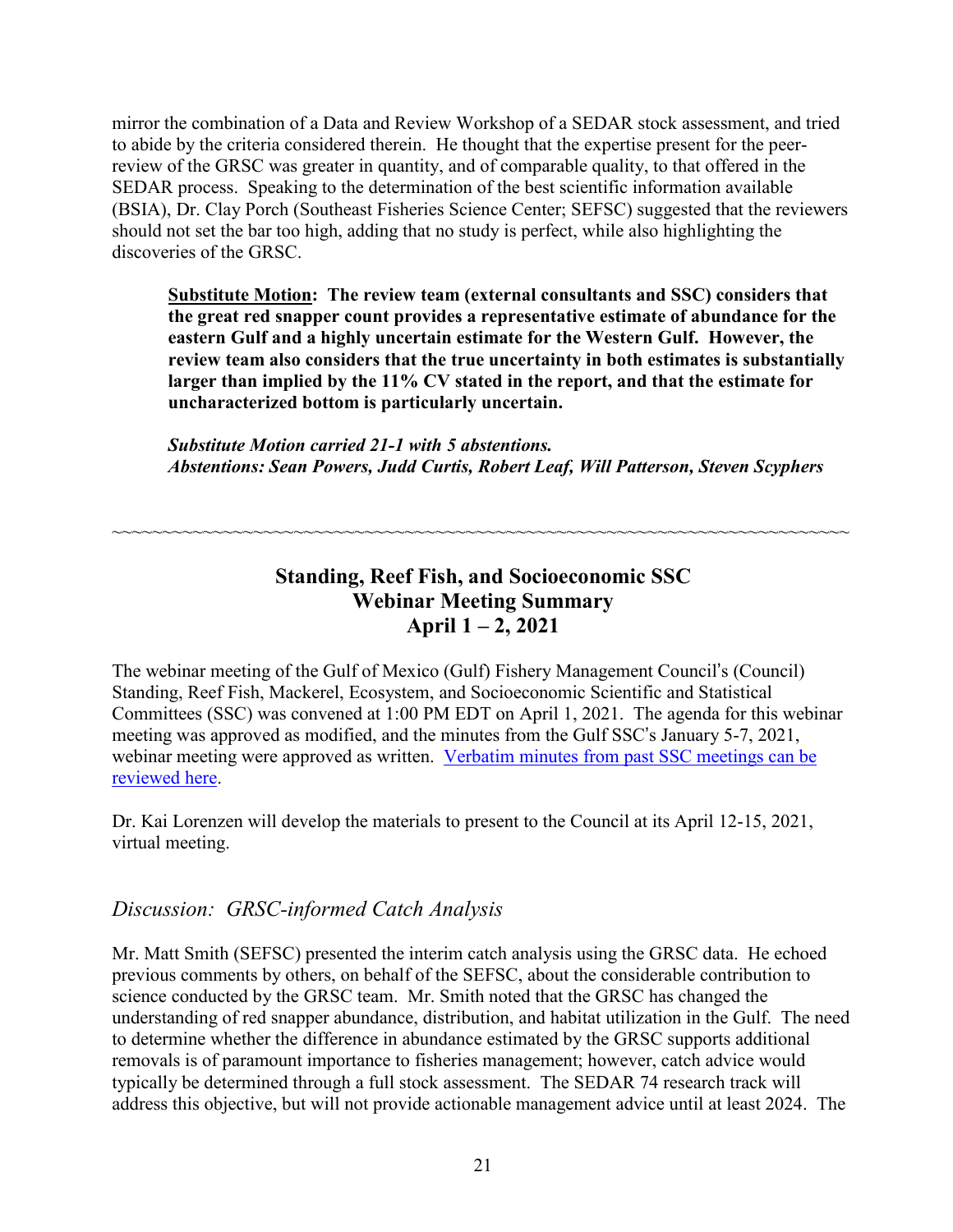social and economic importance of red snapper to the Gulf region warranted an interim analysis to provide possible alternatives for the 2021 and 2022 fishing seasons.

The last stock assessment (SEDAR 52) was completed in 2018 with a terminal data year of 2016. The stock was determined to not be overfished, nor experiencing overfishing. The spawning potential ratio (SPR) was estimated to be 18% in 2016 for the Gulf and rebuilding. Projections began with the 2019 fishing year. The fishing mortality (F) at which the stock would rebuild by 2032 ( $F_{26%SPR}$ ) resulted in an overfishing limit (OFL) of 15.5 million pounds, whole weight (mp ww). The acceptable biological catch (ABC) was set at 15.1 mp ww. Both the OFL and ABC were fixed for the fishing years 2019 – 2021. Data from SEDAR 52 projected that the Gulf red snapper stock was comprised of  $~41$  million age 2+ fish, as of 2017.

The GRSC estimated approximately 110 million age-2+ fish, distributed 47% in the western Gulf (Texas and Louisiana), and 53% in the eastern Gulf (Mississippi, Alabama, and Florida). The results from SEDAR 52 were perceived to be based on data collected mainly from current fishing grounds, with some coverage of the areas currently referred to as UCB in the GRSC. The SEFSC was asked to provide interim catch advice using the new abundance estimates from the GRSC. This was done by converting the GRSC estimate of age 2+ fish into numbers-at-age by region (east/west). Fs were then re-estimated through spreadsheet projections to estimate F-at-age by region. The model uses numbers-at-age, F-at-age, and mean landed weight-at-age to estimate catch. Mr. Smith clarified that all red snapper in the Gulf are not equally vulnerable to fishing, and that if only a subset of the stock is vulnerable, setting catch levels based on total abundance would likely lead to localized depletion on the fishing grounds.

Three scenarios were developed to project future catches: using only natural and artificial reef abundance (All Structure); using natural and artificial reef abundance plus 15% of the abundance over the UCB areas commonly targeted by fishermen (All Structure+; see "Gardner et al. Analysis", below), and total abundance from the GRSC (Total). Assuming that the proportion of the stock vulnerable to the recreational fleets is less than or equal to that vulnerable to the commercial fleets, between  $40 - 70\%$  of the stock experiences little to no fishing pressure annually; conversely,  $30 - 60\%$  of the stock is annually exploited by the fishery. The All Structure subset (38% of total abundance of age-2+ fish) represents a reasonable proxy for the lower end of vulnerable biomass, while the All Structure+ subset (47% of total abundance of age-2+ fish) represents a reasonable proxy for the average vulnerable biomass. The GRSC estimate of absolute abundance needed to be separated by age; thus, the age composition data from 2016 from SEDAR 52 were used to construct age frequency distributions (AFDs) by area. AFDs were then multiplied by subsets of the GRSC estimate by strata to create vectors of GRSC numbers-at-age. AFDs also informed recruitment (estimate of area-specific age 2+ fish) in the projections. Recruitment is fixed in the projections and set equal to the number of age 2+ fish by area for each subset. The SEDAR 52-estimated recruitment distribution skews to the western Gulf, likely due to shrimp bycatch. The GRSC-informed recruitment is determined by the age composition data used to create AFDs.

To generate projections, the virgin biomass estimate used the predicted SPR from 2019 from the SEDAR 52 projections as a proxy (0.207). Fs would normally be derived from an updated assessment model, which was not possible to complete for SEDAR 52 in the time available.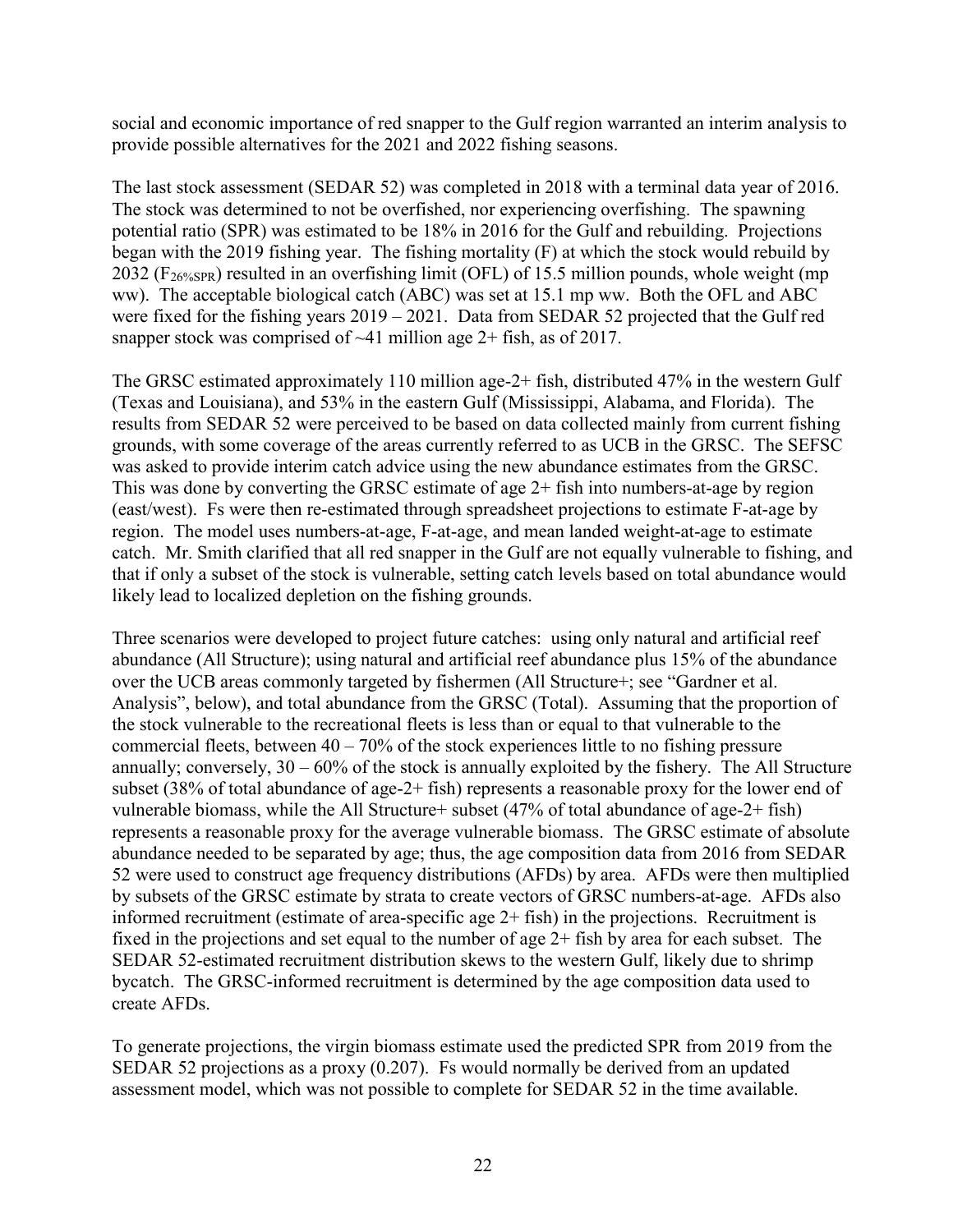Spreadsheet projections were completed using the GRSC numbers-at-age; SEDAR 52 life history, selectivity, and retention relationships; SEDAR 52 relative Fs for the directed fleets (e.g., commercial, recreational fleets); and, SEDAR 52 absolute Fs for discard and bycatch fleets (e.g., Shrimp, closed season discards).  $F_{SPR26\%}$  (the  $F_{MSY}$  proxy) and  $F_{SPR40\%}$  (the  $F_{MSY}$  proxy recommended for snapper and grouper from Harford et al. 2019<sup>[3](#page-22-0)</sup>) were estimated for each of the three GRSC abundance subsets. The SEFSC used the SEDAR 52 fleet-specific relative Fs as the starting point for the directed fleets, and fixed discard and bycatch fleets at their apical Fs from SEDAR 52. With the relative relationship between the directed fleet Fs fixed, projections were used to adjust the magnitude of the Fs to achieve SPR targets in the equilibrium yields. Catch was calculated using Baranov's catch equation with the estimates of F-at-age, natural mortality (M)-atage, GRSC numbers-at-age, and mean landed weight-at-age. All three scenarios tested produced increased catch advice relative to the current catch limits. Catches are defined as landings and observed dead discards (i.e., no unobserved dead discards).

The rates assumed in SEDAR 52 for M, fecundity and maturity, selectivity, retention, weight-atage are assumed appropriate irrespective of total abundance. Using a relative allocation of F across fleets, rather than apical Fs estimated in SEDAR 52, is also assumed appropriate, as is the estimated depletion level in 2019 from SEDAR 52. The SEDAR 52 estimate of age composition by region is assumed to represent the true age composition of the stock, despite differences in sampling between the survey methods used in SEDAR 52 and those used in the GRSC. Recruitment and virgin spawning stock biomass estimates were derived solely from the GRSC abundance subsets (All Structure, All Structure+, Total). Mr. Smith was clear that the results as presented were contingent upon the acceptance of the GRSC as is; however, the process used to create this catch advice is flexible, in that several factors can be modified (e.g., the percent of the exploitable population, the  $F_{MSY}$  proxy, how the ABC is calculated, another subset of the GRSC UCB, and the P\* approach).

Dr. Lorenzen acknowledged the large amount of new information generated by the GRSC. He also pointed out that stock assessments such as SEDAR 52 involve data collection and analysis efforts of comparable magnitude and that, since such efforts have been repeated and integrated over multiple decades, stock assessments such as SEDAR 52 are in effect based on a much larger body of information than the GRSC. He further elaborated that the stock assessment essentially provided a synthesis of experience gained from managing the fishery, including levels of fishing that led to the depletion of the fishery to very low abundance in the 1980s and the much-reduced levels of fishing that allowed the stock and the fishery to rebuild following management intervention. The GRSC provides a snapshot of absolute abundance that is very valuable for informing future assessments. However, Dr. Lorenzen thought the abundance estimate needs to be integrated with other information, derived mostly from the stock assessment and from life history studies, in order to determine sustainable catch levels. This integration will be accomplished in the ongoing research track assessment (SEDAR 74; underway). While the results of this assessment will not be known for some time, Dr. Lorenzen cautioned that the resulting changes in sustainable catch levels are likely to be moderate compared to the difference in absolute abundance estimates derived from the GRSC and the SEDAR 52 assessment.

<span id="page-22-0"></span> <sup>3</sup> Harford, W.J., S.R. Sagarese, and M. Karnauskas. 2019. Coping with information gaps in stock productivity for rebuilding and achieving maximum sustainable yield for grouper-snapper fisheries. Fish and Fisheries 20:303-321.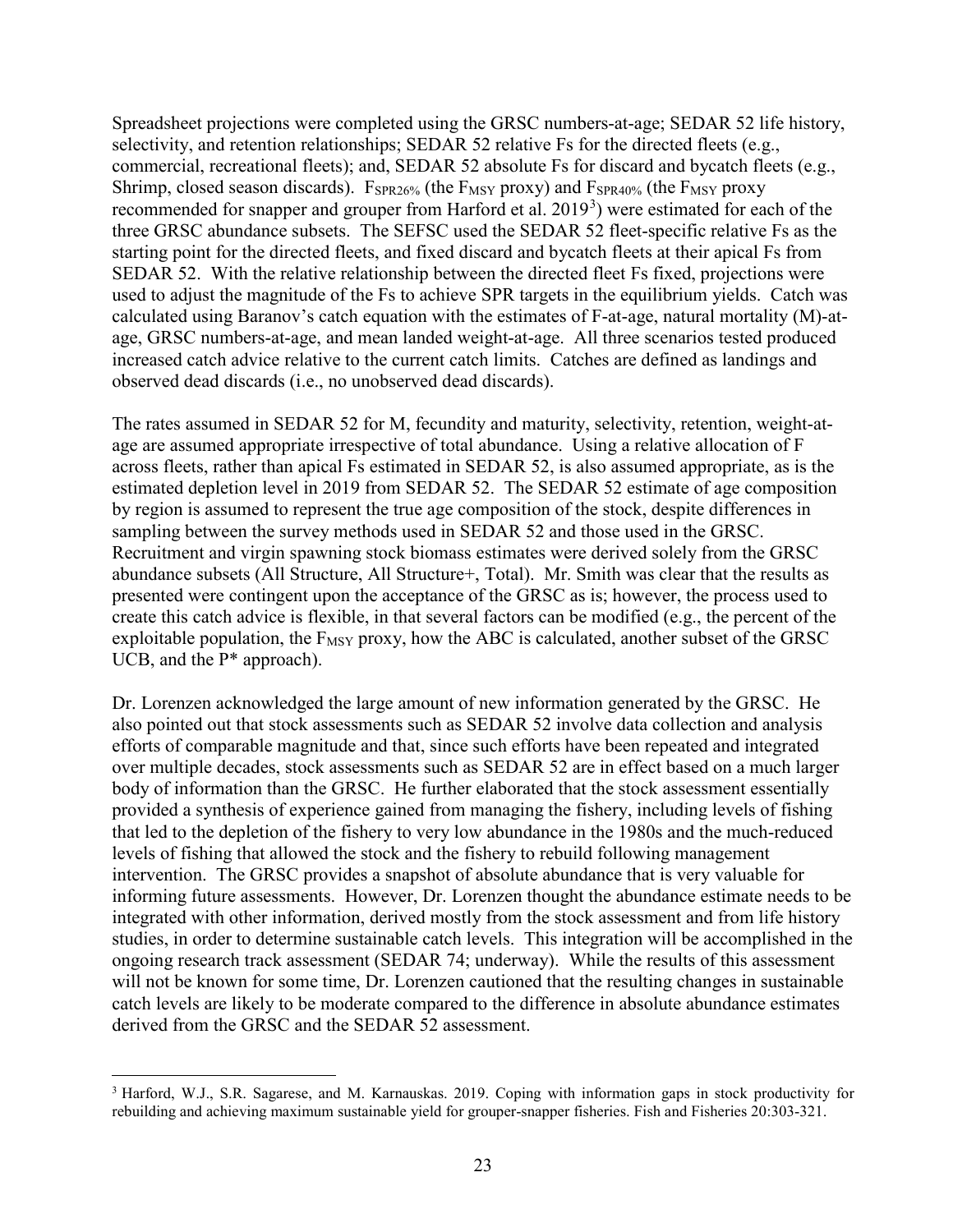The SSC acknowledged that interpretation of a GRSC-informed interim analysis was difficult without being able to compare the stock status determination criteria typically generated from a stock assessment. The SSC stressed the importance of only recommending catch advice for one year (2021), as the abundance estimate and variance from the GRSC will be adjusted after peerreview. An SSC member inquired if any of the scenarios that incorporated abundance estimates from the UCB habitat assumed any change in fishing behavior. Mr. Smith replied that there was no explicit decision about changing fleet behavior. Mr. Smith also stated that genetic studies have indicated localized recruitment is prevalent throughout the Gulf, and that process may not translate to fish in the UCB quickly replenishing nearshore exploited areas. The SSC recognized that localized depletions have been realized in the past, likely due to red snapper exhibiting metapopulation dynamics. Dr. Will Patterson added that genetic studies have supported a more localized structure than originally thought. Dr. Lorenzen reiterated that results of the GRSC modified the previous dogma of a small, highly-productive stock to a large, less-productive one.

Dr. Lorenzen cautioned against rushing to the conclusion that the SEDAR 52 stock assessment corresponded to the stock component on structured habitat, and that the biomass of fish on UCB represented a cryptic biomass largely removed from the impact of fishing and invisible to the stock assessment. While this may be a plausible hypothesis, Dr. Lorenzen stated it is only one possible hypothesis, and others such as the use of a conservative natural mortality estimate in the SEDAR 52 assessment, may also be plausible. He further noted that the close correspondence between the SEDAR 52 abundance estimate and the GRSC estimate for structured habitat may be coincidental and may not hold if GRSC estimates were calibrated to account for differences in detection probability between methods used in different habitats and regions. He further stated that the NMFS bottom longline index, thought to be representative of relative abundance trends in the UCB, showed a historical pattern of depletion and rebuilding similar to that seen in other indices of abundance. This suggests that the biomass in the UCB is not insusceptible to the influence of fishing.

## *Gardner et al. Analysis: Percent Habitat Used by Directed Fleets*

Dr. John Walter presented information concerning the spatial distribution of commercial and recreational red snapper catch over the UCB, from which the 15% value from the All Structure+ subset was determined. The researchers took the relative biomass maps from Karnauskas et al. (2017<sup>[4](#page-23-0)</sup>), and raised those values to the GRSC abundance estimate. VMS data were input into algorithms used to predict fishing and vessels underway. These VMS data were restricted to the Gulf commercial vertical line fishery, which accounts for  $\sim$ 96% of commercial red snapper landings). These data were then merged in GIS with structure (natural hardbottom or artificial [reef, platform, wreck or pipeline]). The researchers then queried the data to match to any habitat

<span id="page-23-0"></span> <sup>4</sup> Karnauskas M., J. F. Walter III, M. D. Campbell, A. G. Pollack, J. M. Drymon, and S. Powers. 2017. Red snapper distribution on natural habitats and artificial structures in the northern Gulf of Mexico. Marine and Coastal Fisheries 9(1):50-67.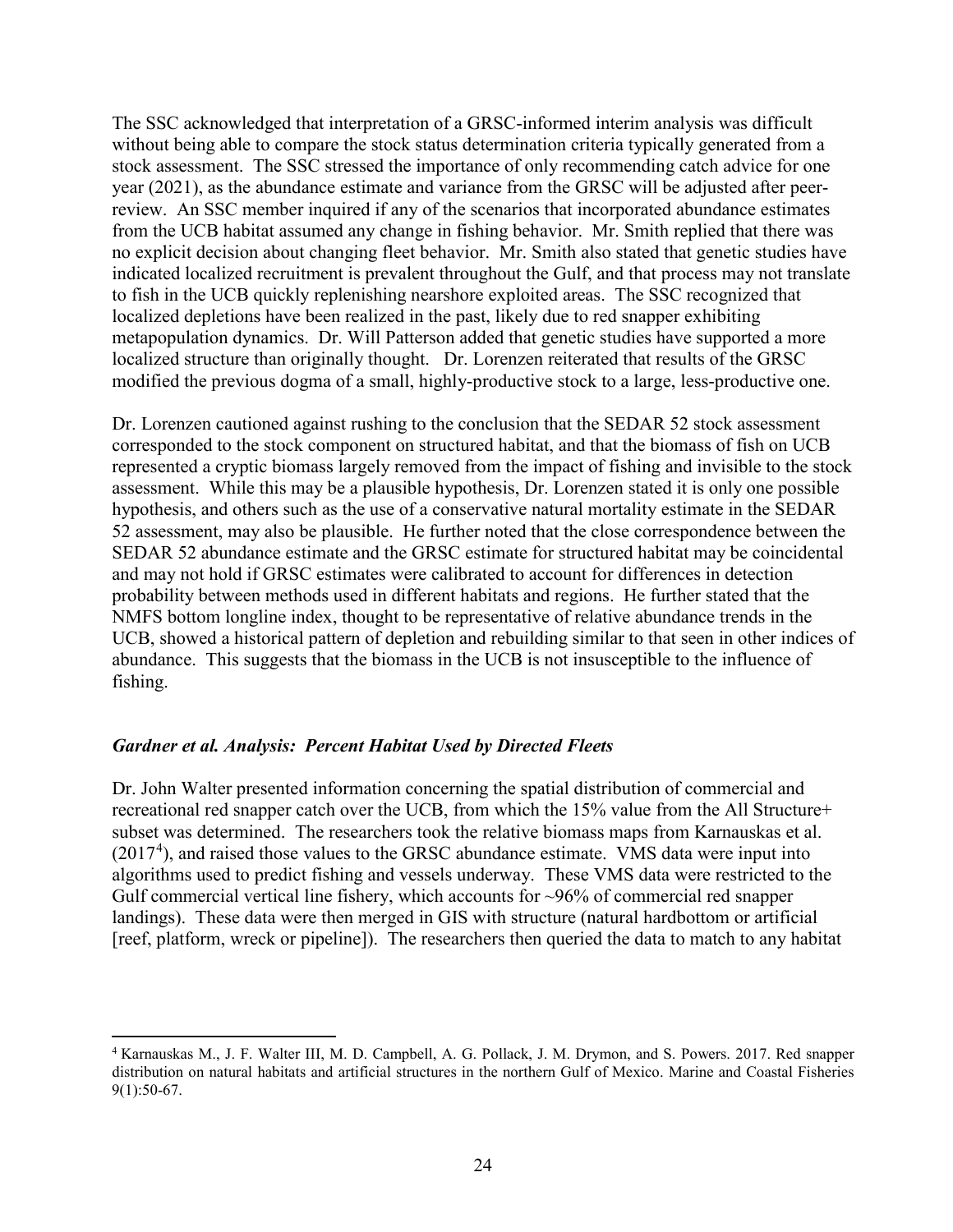within 2[5](#page-24-0)0 meters (or within 100 meters of an artificial reef; Reynolds 2018<sup>5</sup>), and added an additional buffer for inaccuracies in VMS and mapping products.

Commercial catch in space was matched to VMS data (proportion of habitat fished) with dockside TIP landings. Trip-level CPUE was then calculated and applied to individual fishing points in 10x10 km blocks, with landings estimated by the proportion of the trip occurring per block. Relative exploitation rate per block was then calculated by dividing the estimated catch per block by the biomass estimated for that block. If a commercial cell had an exploitation rate of less than 0.01%, then it was considered "unfished". Recreational catch estimates used estimated starting values and increased UCB habitat availability with increasing distance from the nearest pass along the most adjacent shoreline.

The researchers' estimate that the amount of the overall UCB vulnerable to the status quo distribution of fishing pressure can be described using the percentage of the commercial (26%) and recreational (17%) effort over UCB, multiplied against that fishing sector's allocation of the red snapper stock ABC (51% commercial, 49% recreational). This yields an estimate that 21.59% of the UCB is vulnerable to the status quo distribution of fishing pressure on red snapper in the Gulf. Key assumptions to this analysis are that the Karnauskas et al. (2017) mapping of relative biomass is representative, that any exploitation rate less than 0.01% represents a presently unfished condition, and that recreational effort and UCB biomass available vary by distance from shore.

The SSC requested that the biomass estimate from GRSC minus two standard deviations (85 million age-2+ fish) be used to inform the analysis and then compared to the  $13\%$  estimate of the UCB vulnerable to fishing pressure (Karnauskas et al. 2017), and assuming a 22% population vulnerability. An SSC member was concerned, however, that the western Gulf was underrepresented in the RF model prediction of the percent of the UCB vulnerable to fishing, since the majority of the data for Louisiana were imputed from Texas data. Dr. Lorenzen asked about the currency in which the GRSC-informed interim analysis catch recommendations were reported. Staff clarified that the units in the GRSC-informed interim analysis are in the Marine Recreational Information Program (MRIP) Coastal Household Telephone Survey -equivalent units. Any change to a different data currency would require a stock assessment.

Dr. Barbieri asked if the Gardner et al. analysis was solely based on harvest, which Dr. Walter confirmed. Dr. Carrie Simmons asked if it would be possible to examine effort in the commercial bottom longline fishery, as individual fishing quota restrictions can lead to high discards; she also inquired as to what years of data were used. Dr. Walter indicated that it would be possible to examine data from the bottom longline fishery as they may also be fishing in the UCB. He also stated that commercial data used were from the four most recent fishing years, and that the recreational data was obtained from 2019.

<span id="page-24-0"></span> <sup>5</sup> Reynolds, E. M., J. H. Cowan, Jr., K. A. Lewis, and K. A. Simonsen. 2018. Method for estimating relative abundance and species composition around oil and gas platforms in the northern Gulf of Mexico, U.S.A. Fisheries Research 201:44- 55.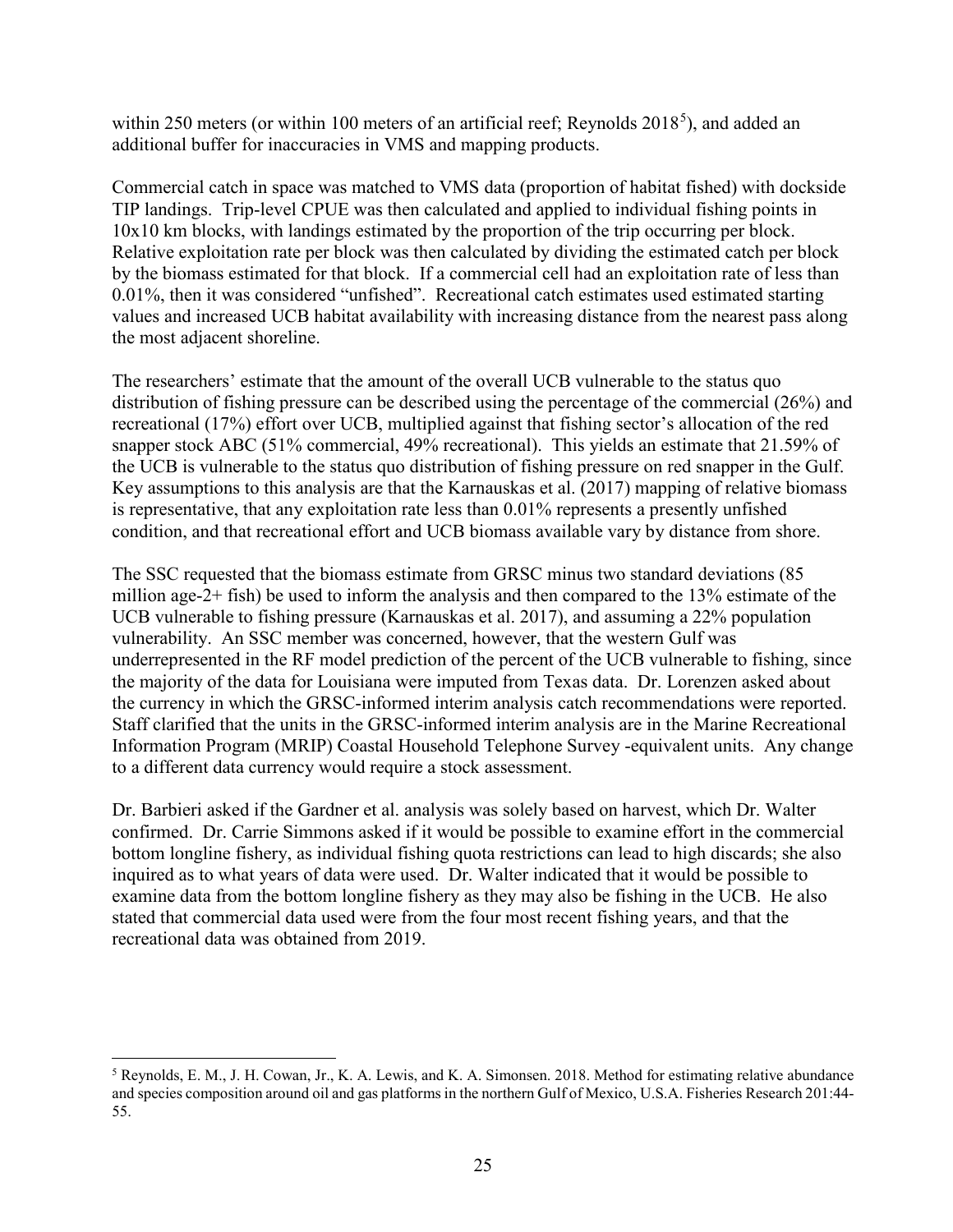## *Discussion: Red Snapper Interim Analysis using the NMFS Bottom Longline Survey*

Dr. LaTreese Denson presented the red snapper interim analysis using the NMFS Bottom Longline (BLL) survey, with data from 2000 – 2020. From the SEDAR 52 stock assessment, the SSC set the OFL at 15.5 mp ww, and the ABC at 15.1 mp ww, given constant catch projections for 2019 – 2021 and subsequent years. The NMFS BLL survey index, including 2020 or excluding 2020 (due to reduced sampling from COVID-19), shows that the highest Gulf-wide abundance of red snapper was in 2016 and has declined since. Similar trajectories in biomass in the eastern Gulf with reduced area from 2020 indicate that reduced sampling had little effect on abundance estimates in the eastern Gulf. The decline in the 2020 index value was likely due to no sampling in the western Gulf in 2020, due to COVID-19. Two main decision points are necessary for selecting catch advice for this interim analysis: the selection of an index terminal year (2019 or 2020), and the selection of a three- or five-year average for the harvest control rule. An SSC member thought that 2020 data should not be used for this interim analysis, given the low sample size and high CV for the data for that year.

## *Discussion (continued): GRSC-informed Catch Analysis with Additional Runs*

Mr. Smith presented revised options for projected yields from the GRSC-informed interim analysis using a point estimate of 85 million age 2+ red snapper, and revising the amount of UCB included in the All Structure+ subset to 13% (estimated from the RF model) and 22% (estimated from the Gardner et al. analysis). The SSC discussed the possible methods for determining OFL and ABC, and what methods could be considered for those catch levels. Given the uncertainty about the data used for the GRSC-informed interim analysis, the SSC was uncertain about the probability of overfishing in reality. Mr. Smith added that, presuming the assumptions made are valid under the scenarios provided, the projected harvest levels should be sustainable in the near-term. An SSC member recommended using the All Structure subset to set a three-year averaged ABC at  $F_{26\%SPR}$ , considerate of the greater (albeit uncertain) biomass estimated by the GRSC. Staff identified that an OFL would still need to be set, and that the SSC could provide more than one OFL/ABC combination for the Council to consider, with justification provided for each. An SSC member thought that  $F_{26%SPR}$  more closely represented OFL, given how the fishery has operated in recent history. Staff added that the SSC could also establish an OFL, and then provide options for an ABC based on caveated criteria for the Council to consider. Several SSC members were not in favor of multiple options for each catch limit.

The SSC discussed the OFL and how to establish some measure of confidence that a recommended OFL would not result in overfishing. Some SSC members expressed continued reservation with the GRSC estimate of absolute abundance, but others pointed to the GRSC's identification of more fish over previously under-surveyed UCB habitat. Some SSC members thought it best to fix the OFL and ABC for 2021 only, and to re-evaluate the data for 2022 when the GRSC report is revised and in its final form in June 2021. Perceptions about the abundance of red snapper in the eastern Gulf, particularly off Florida, were changed by the GRSC study; however, in the eastern Gulf, the age composition of red snapper is still generally skewed towards younger ages than in the western Gulf. Some SSC members thought it more biologically appropriate to manage the eastern and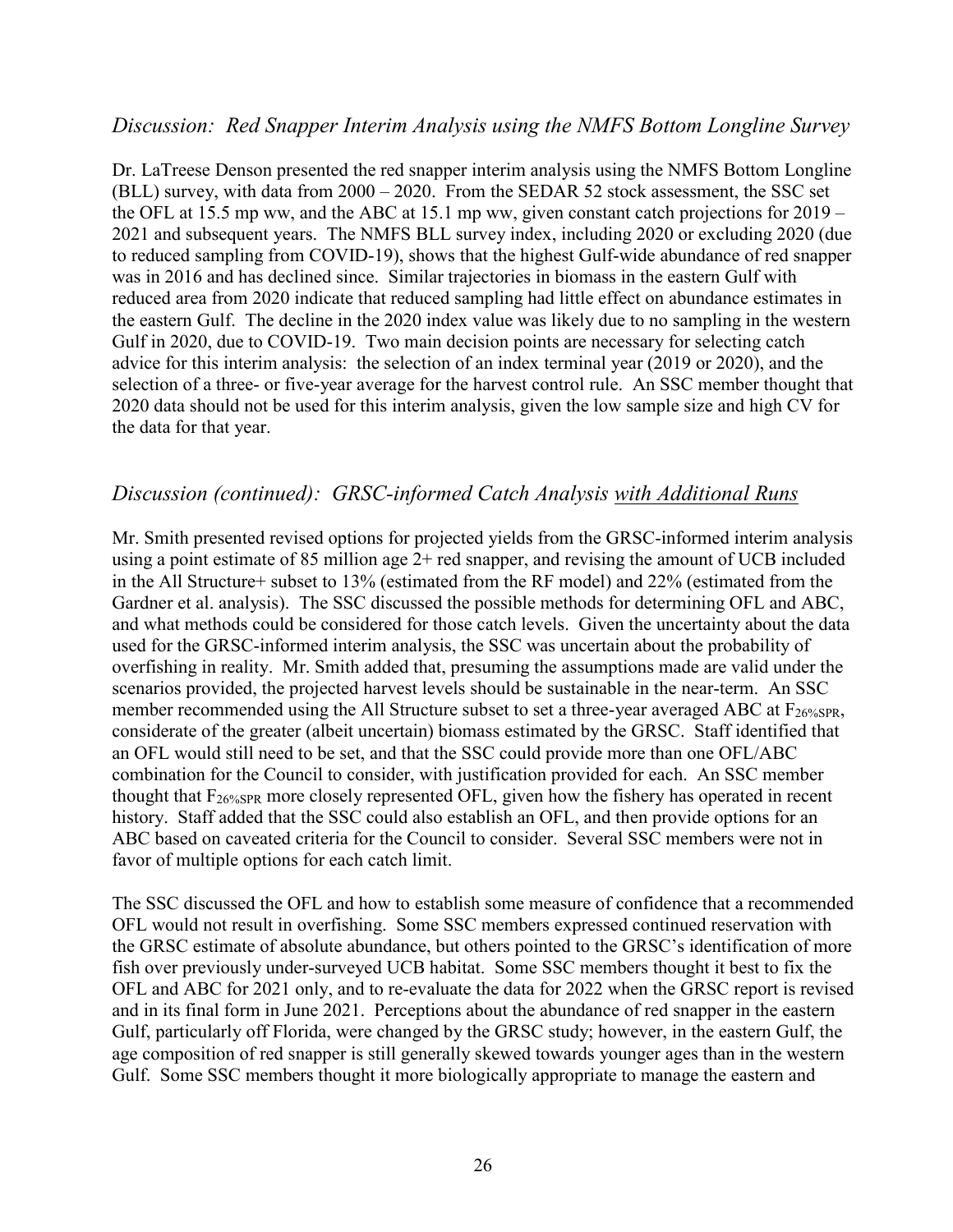western Gulf as separate entities. The SSC debated the amount of UCB being accessed by the fishery and thought it best to include that habitat in consideration of the OFL.

## **Substitute Motion: The SSC defines the OFL for Gulf of Mexico red snapper for 2021 as 25.6 mp ww in CHTS units based on the GRSC interim analysis, using 13% of the UCB, and using a three-year average at FSPR26% on the structured bottom representing the exploited fishery.**

## *Substitute motion carried 13 – 8 with 2 abstentions and 1 absent*

The SSC thought it important, with respect to the motion on recommending the OFL, to convey to the Council the SSC's deliberations regarding trying to achieve a balance between recognizing the increase in biomass estimated by the GRSC, the uncertainty in those estimates, and the declining trend observed recently in the NMFS BLL survey. Some SSC members thought, given these points, that the ABC recommendation should be considerably more conservative than the current difference between the OFL and ABC in place at present (15.5 mp ww and 15.1 mp ww, respectively). The SSC then discussed a modest increase in the ABC compared to the status quo, with some members again acknowledging the uncertainty in the GRSC estimate of absolute abundance and the declining trend in the NMFS BLL survey; others emphasized the considerable biomass discovered by the GRSC, and the asymmetry of the modest ABC increase proposed to the OFL recommended by the SSC in the previous motion. Dr. Sean Powers clarified for the SSC that the increase in biomass in the eastern Gulf was mostly attributable to the data collected off the west Florida shelf. Some SSC members thought that although the stock size may be larger than predicted by SEDAR 52, the productivity is likely much less than previously thought, which may indicate a lower threshold for sustainable harvest than that inferred from the increased stock size from the GRSC.

### **Motion: The SSC defines the ABC for Gulf of Mexico red snapper for 2021 as 15.4 mp ww in CHTS units based on the SEFSC Interim Analysis informed by the NMFS BLL survey (based on terminal year 2019, and the HCR 5-year moving average).**

## *Motion carried 11-10 with 1 abstention and 2 absent.*

The SSC thought it important to note, as with the motion on recommending the OFL, that the motion recommending an ABC divided the opinions of the SSC members trying to achieve a balance between recognizing the increase in biomass estimated by the GRSC, the uncertainty in those estimates, and the declining trend observed recently in the NMFS BLL survey. Staff clarified that management decisions must be made based on BSIA under National Standard 2, and catch recommendations made to the Council by the SSC are presumed to be made using BSIA. SSC members indicated that this was understood, and that their previous deliberations on the catch limit recommendations detailed their sentiments regarding the use of two separate data sources (GRSC for the OFL, and the NMFS BLL survey for the ABC) for the respective catch limits. The SSC thought it appropriate to revisit these catch limits in the near-term. Further, the SSC noted that the impetus for the review of the GRSC, and the evaluation of the interim analyses, came about in an expedited fashion atypical of how these products are normally evaluated in both time and process.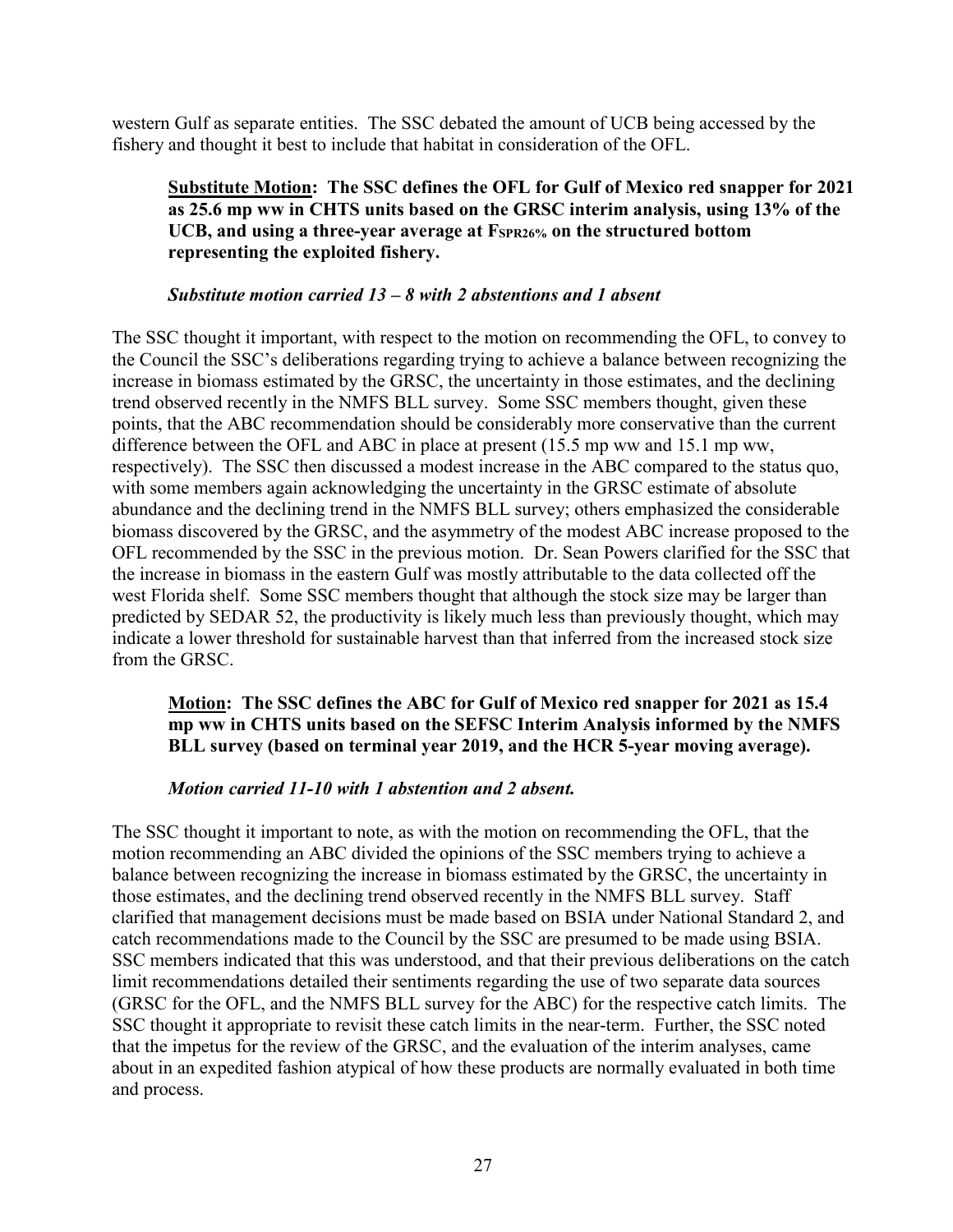Dr. Joe Powers concluded the review and catch advice deliberations by acknowledging the outstanding efforts made by the SSC and independent reviewers to provide constructive criticism and develop science and management advice. He noted that the preliminary abundance estimates derived from the GRSC were presented to the public in October 2020, and the SSC requested an independent review at its January 2021 meeting, after receiving a summary presentation of the GRSC findings.

# *Public Comment*

The public was given the opportunity to provide comment twice: at the end of day two, and the start of day four. All public comments for both days are summarized below.

All public commenters applauded the GRSC team on the completion of a groundbreaking study and thanked them for the amount of time, effort and dedication it took to finish the project. Public commenters also stated they appreciated the time and effort of the reviewers and the thoroughness of their investigation, and recognized the review process will be ongoing as the magnitude of the GRSC is unprecedented when trying to integrate into the management process. One commenter lauded the results of the study, but heeded caution in integration into management given the importance of the results and the magnitude of potential changes in allowable harvest. He recommended that this information should be integrated into management through a research track stock assessment and this approach is warranted given the amount of time the stock has been under a rebuilding plan. Another commenters thought decisions should be made to balance sustainability of the resource with angler opportunity.

# *Other Business*

Staff reminded the SSC that the three-year term appointments of SSC members are expiring this summer (2021), and that current SSC members who wish to be considered for continued appointment will need to reapply. Applications for new and current SSC members will be due by April 30, 2021.

**The meeting was adjourned at 12:50 pm eastern time on April 2, 2021.**